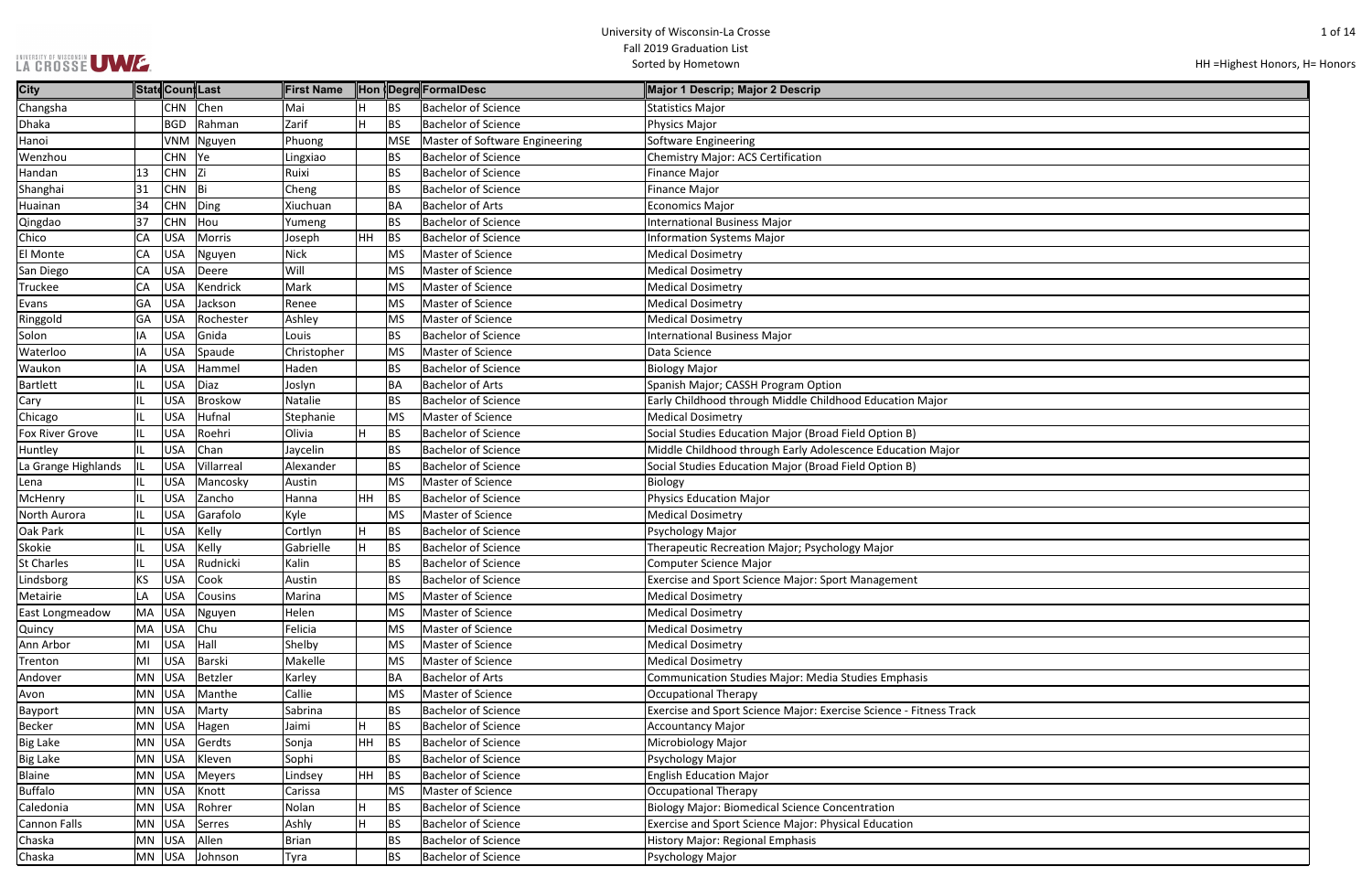# UNIVERSITY OF WISCONSIN UW E.

| HH = Highest Honors, H = Honors |  |  |  |
|---------------------------------|--|--|--|
|---------------------------------|--|--|--|

| ack; CSH Individualized Option (BS) |
|-------------------------------------|
|                                     |
|                                     |
|                                     |
|                                     |
|                                     |
|                                     |
|                                     |
|                                     |
|                                     |
|                                     |
|                                     |
|                                     |
|                                     |
|                                     |
|                                     |
|                                     |
| ack; CSH Individualized Option (BS) |
|                                     |
|                                     |
|                                     |
|                                     |
|                                     |
|                                     |
|                                     |
|                                     |
|                                     |
|                                     |
|                                     |
|                                     |
|                                     |
|                                     |
| nication Emphasis                   |
|                                     |
|                                     |
|                                     |
|                                     |
|                                     |
|                                     |
|                                     |
|                                     |
|                                     |
| ack                                 |
| <b>Education Major</b>              |
|                                     |
|                                     |
|                                     |
| ack                                 |
|                                     |
|                                     |
|                                     |
| <b>Ication Major</b>                |
|                                     |
|                                     |
|                                     |

| Chatfield           | MN USA           | Hawkins       | Timothy        |           | <b>BS</b> | <b>Bachelor of Science</b> | Accountancy Major; Finance Major                                                                            |
|---------------------|------------------|---------------|----------------|-----------|-----------|----------------------------|-------------------------------------------------------------------------------------------------------------|
| Chatfield           | MN USA           | Meeker        | Katie          | <b>HH</b> | <b>BS</b> | <b>Bachelor of Science</b> | Psychology Major                                                                                            |
| Chisago City        | <b>USA</b><br>MN | Chapman       | Madeline       | H         | <b>BS</b> | <b>Bachelor of Science</b> | Exercise and Sport Science Major: Exercise Science - Pre-professional Track; CSH Individualized Option (BS) |
| Delano              | USA<br>MN        | Sutherland    | Amelia         |           | <b>BS</b> | <b>Bachelor of Science</b> | Art Major; VPA Program Option                                                                               |
| Delano              | <b>USA</b><br>MN | Taylor        | Catherine      | HH        | <b>BS</b> | <b>Bachelor of Science</b> | Psychology Major                                                                                            |
| Eagan               | USA<br>MN        | Gartner       | Jessica        | <b>HH</b> | BS        | <b>Bachelor of Science</b> | <b>Biology Major: Biomedical Science Concentration</b>                                                      |
| <b>Eden Prairie</b> | MN USA           | Jensen        | Julia          |           | <b>BS</b> | <b>Bachelor of Science</b> | Psychology Major; Spanish Major                                                                             |
| <b>Eden Prairie</b> | USA<br>MN        | Wittenberg    | Thomas         |           | <b>BS</b> | <b>Bachelor of Science</b> | Finance Major                                                                                               |
| <b>Edina</b>        | USA<br>MN        | Maher         | Coleman        |           | <b>BS</b> | <b>Bachelor of Science</b> | <b>Management Major</b>                                                                                     |
| Excelsior           | <b>USA</b><br>MN | Thorp         | Anne           | H         | <b>BS</b> | <b>Bachelor of Science</b> | Biology Education Major; General Science Education (Broad Field) Major                                      |
| Farmington          | MN USA           | Burditt       | Jay            | H         | <b>BS</b> | <b>Bachelor of Science</b> | Psychology Major; Political Science Major                                                                   |
| Farmington          | <b>USA</b><br>MN | Czaplewski    | Taylor         |           | MS        | Master of Science          | Data Science                                                                                                |
| Hampton             | USA<br>MN        | Nygaard       | Kallie         | H.        | <b>BS</b> | <b>Bachelor of Science</b> | Psychology Major                                                                                            |
| Hanover             | MN USA           | Bunting       | Ryan           |           | <b>BS</b> | <b>Bachelor of Science</b> | <b>Biology Education Major</b>                                                                              |
| <b>Hastings</b>     | USA<br>MN        | Skoyen        | Samuel         |           | <b>BS</b> | <b>Bachelor of Science</b> | <b>Marketing Major</b>                                                                                      |
| Hayfield            | USA<br>MN        | Klocke        | Elizabeth      | <b>HH</b> | BS        | <b>Bachelor of Science</b> | Psychology Major                                                                                            |
| Houston             | <b>USA</b><br>MN | Calderon      | Gabriela       |           | <b>BS</b> | <b>Bachelor of Science</b> | Women's Studies Major                                                                                       |
| Inver Grove Heights | MN USA           | Leafblad      | Kiera          | <b>HH</b> | <b>BS</b> | <b>Bachelor of Science</b> | Exercise and Sport Science Major: Exercise Science - Pre-professional Track; CSH Individualized Option (BS) |
| Inver Grove Heights | MN USA           | Rechtzigel    | <b>Bradley</b> |           | <b>BS</b> | <b>Bachelor of Science</b> | <b>Statistics Major</b>                                                                                     |
| Inver Grove Heights | MN USA           | Villella      | Amy            |           | <b>BS</b> | <b>Bachelor of Science</b> | <b>Accountancy Major</b>                                                                                    |
| Jordan              | MN USA           | Szyszka       | Joe            |           | <b>BS</b> | <b>Bachelor of Science</b> | Economics Major; Finance Major                                                                              |
| La Crescent         | <b>USA</b><br>MN | Caron         | Luke           |           | <b>BS</b> | <b>Bachelor of Science</b> | <b>Economics Major</b>                                                                                      |
| La Crescent         | USA<br>MN        | DeBoer        | Austin         | HH        | BS        | <b>Bachelor of Science</b> | <b>Biology Major</b>                                                                                        |
| La Crescent         | <b>USA</b><br>MN | Lentz         | Gabrielle      |           | <b>BS</b> | <b>Bachelor of Science</b> | <b>Biology Major: Biomedical Science Concentration</b>                                                      |
| La Crescent         | MN USA           | Wieser        | Matthew        |           | <b>BS</b> | <b>Bachelor of Science</b> | <b>Marketing Major</b>                                                                                      |
| Lakeville           | MN USA           | Baklund       | Zachary        |           | <b>BS</b> | <b>Bachelor of Science</b> | Computer Science Major                                                                                      |
| Lakeville           | USA<br>MN        | Jenkins       | Evan           |           | <b>BS</b> | <b>Bachelor of Science</b> | Psychology Major                                                                                            |
| Lakeville           | USA<br>MN        | Newgard       | Allison        | HH        | <b>BS</b> | <b>Bachelor of Science</b> | <b>Accountancy Major</b>                                                                                    |
| Lakeville           | <b>USA</b><br>MN | Reis          | Caitlin        |           | <b>BS</b> | Bachelor of Science        | <b>Mathematics Education Major</b>                                                                          |
| Lino Lakes          | USA<br>MN        | Osmek         | Ashley         |           | <b>BS</b> | <b>Bachelor of Science</b> | Communication Studies Major: Organizational and Professional Communication Emphasis                         |
| <b>Madison Lake</b> | $MN$ USA         | Fingerson     | Kayla          |           | <b>BS</b> | <b>Bachelor of Science</b> | <b>Biology Major</b>                                                                                        |
| Mahtomedi           | MN USA           | Keeney        | Justin         |           | <b>BS</b> | <b>Bachelor of Science</b> | <b>Management Major</b>                                                                                     |
| <b>Maple Grove</b>  | MN USA           | Nelson        | Nicholas       |           | <b>BS</b> | <b>Bachelor of Science</b> | Management Major; Finance Major                                                                             |
| Maple Grove         | MN USA           | Peterson      | Stavros        |           | <b>BS</b> | <b>Bachelor of Science</b> | <b>Marketing Major</b>                                                                                      |
| Maplewood           | MN USA           | Gowan         | Samuel         |           | <b>BS</b> | <b>Bachelor of Science</b> | <b>Biology Major</b>                                                                                        |
| Mazeppa             | <b>USA</b><br>MN | Henning       | Carley         |           | MS        | Master of Science          | <b>Clinical Exercise Physiology</b>                                                                         |
| Minneapolis         | MN USA           | Linnabary     | Jake           |           | MS        | Master of Science          | Data Science                                                                                                |
| Minneapolis         | USA<br>MN        | Zank          | Allison        |           | MS        | Master of Science          | Microbiology: Clinical Microbiology Emphasis                                                                |
| Minnetonka          | MN USA           | Kraus         | Kenzie         |           | <b>BS</b> | <b>Bachelor of Science</b> | Exercise and Sport Science Major: Exercise Science - Pre-professional Track                                 |
| Minnetonka          | MN USA           | Westpfahl     | Leah           | HH        | <b>BS</b> | <b>Bachelor of Science</b> | Middle Childhood through Early Adolescence Education Major; Spanish Education Major                         |
| New Brighton        | <b>USA</b><br>MN | Sweet Willcox | Rachael        |           | <b>BS</b> | <b>Bachelor of Science</b> | Archaeological Studies Major: Cultural Anthropology Emphasis                                                |
| New Hope            | MN USA           | Nolan         | Evan           |           | <b>BS</b> | <b>Bachelor of Science</b> | <b>Management Major</b>                                                                                     |
| North Mankato       | <b>USA</b><br>MN | Diedrich      | Andrew         |           | <b>BS</b> | <b>Bachelor of Science</b> | Exercise and Sport Science Major: Exercise Science - Pre-professional Track                                 |
| North St Paul       | MN USA           | Ward          | Sydney         |           | <b>BS</b> | <b>Bachelor of Science</b> | Biology Major; CSH Individualized Option (BS)                                                               |
| Northfield          | MN USA           | Hadro         | Joel           | н         | <b>BS</b> | <b>Bachelor of Science</b> | <b>Accountancy Major</b>                                                                                    |
| Oronoco             | MN USA           | Kaul          | Emily          | H         | <b>BS</b> | Bachelor of Science        | Exercise and Sport Science Major: Physical Education; School Health Education Major                         |
| Oronoco             | MN USA           | Vouk          | Emma           |           | <b>BS</b> | <b>Bachelor of Science</b> | International Business Major; Management Major                                                              |
| Otsego              | $MN$ USA         | Robbins       | Molly          | H         | BA        | <b>Bachelor of Arts</b>    | Communication Studies Major: Media Studies Emphasis                                                         |
|                     |                  |               |                |           |           |                            |                                                                                                             |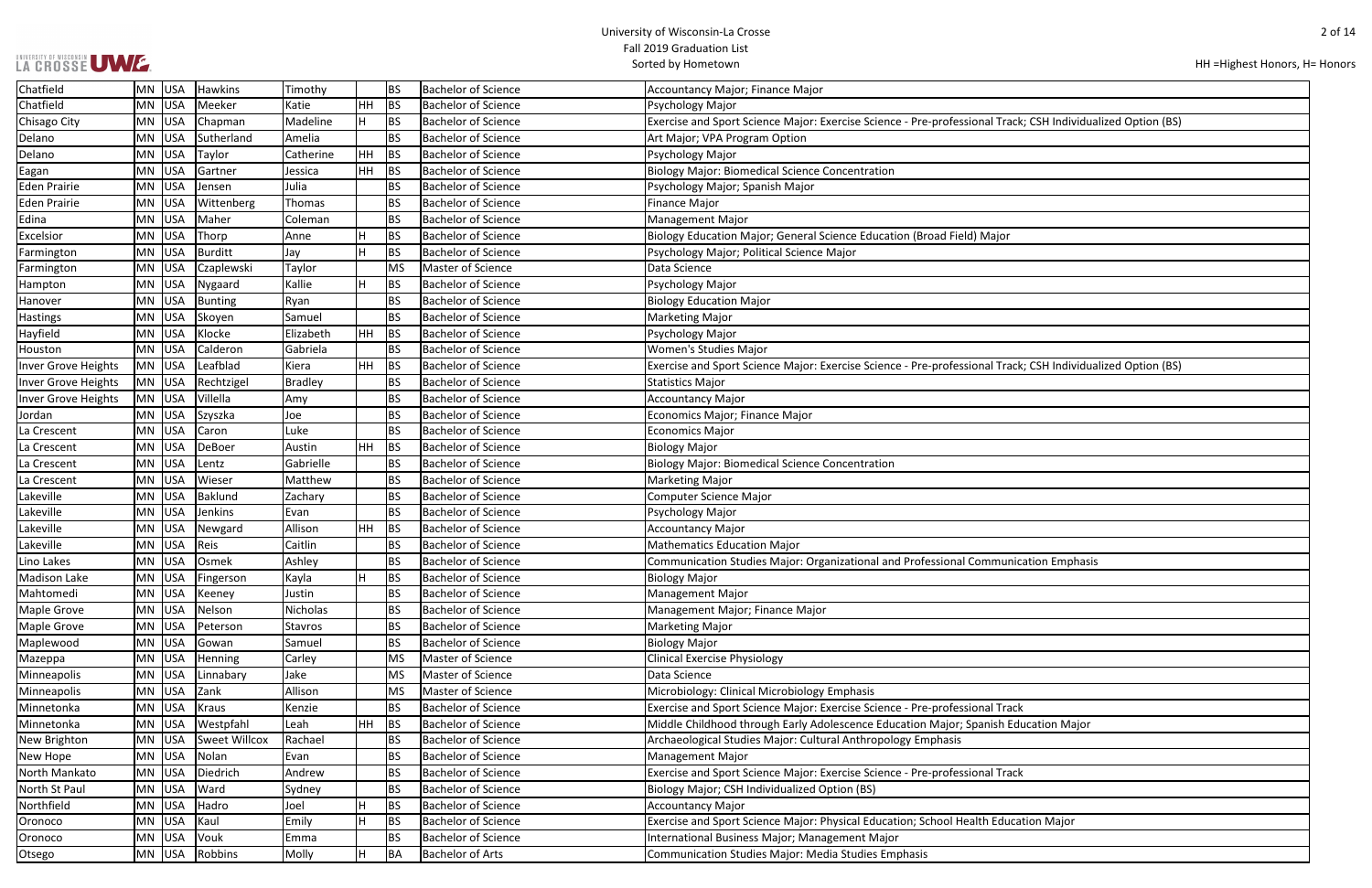| LA CROSSE UWE. |  |
|----------------|--|
|                |  |

| HH = Highest Honors, H = Honors |  |  |  |
|---------------------------------|--|--|--|
|---------------------------------|--|--|--|

| n Major       |
|---------------|
|               |
|               |
|               |
| ack           |
|               |
|               |
|               |
|               |
|               |
|               |
| $\frac{1}{2}$ |
| ack           |
|               |
| ack           |
|               |
|               |
|               |
|               |
|               |
|               |
|               |
|               |
|               |
|               |
|               |
|               |
|               |
|               |
|               |

| Paynesville            | <b>MN</b> | USA        | Thielen     | <b>Blaire</b> |           | <b>MS</b>  | Master of Science          | <b>Clinical Exercise Physiology</b>                                            |
|------------------------|-----------|------------|-------------|---------------|-----------|------------|----------------------------|--------------------------------------------------------------------------------|
| Pine Island            | MN        | USA        | Salfer      | Victoria      |           | <b>MS</b>  | Master of Science          | <b>Occupational Therapy</b>                                                    |
| Plymouth               | <b>MN</b> | USA        | Deis        | Stephanie     |           | MS         | Master of Science          | <b>Occupational Therapy</b>                                                    |
| Plymouth               | <b>MN</b> | <b>USA</b> | Hodges      | Zoe           | HH        | <b>BS</b>  | <b>Bachelor of Science</b> | Early Childhood through Middle Childhood Education Major                       |
| Plymouth               | MN        | <b>USA</b> | Isdahl      | Sarah         | H         | <b>BA</b>  | <b>Bachelor of Arts</b>    | Psychology Major; Spanish Major                                                |
| Plymouth               | MN        | USA        | Kirchner    | Klaire        | ∣нн       | <b>BS</b>  | <b>Bachelor of Science</b> | Early Childhood through Middle Childhood Education Major                       |
| Plymouth               | MN        | USA        | Tollander   | Benjamin      |           | <b>BS</b>  | <b>Bachelor of Science</b> | Finance Major                                                                  |
| <b>Prior Lake</b>      | MN        | USA        | Hendrickson | Sean          |           | <b>BS</b>  | <b>Bachelor of Science</b> | <b>Accountancy Major</b>                                                       |
| <b>Prior Lake</b>      | MN        | USA        | Hovis       | Kylen         |           | <b>BS</b>  | <b>Bachelor of Science</b> | <b>Biology Major</b>                                                           |
| Prior Lake             | <b>MN</b> | USA        | Uphoff      | Lindsey       |           | MS         | Master of Science          | <b>Occupational Therapy</b>                                                    |
| Randolph               | MN        | USA        | Thomsen     | Megan         | H         | <b>BS</b>  | <b>Bachelor of Science</b> | <b>Therapeutic Recreation Major</b>                                            |
| Richfield              | MN        | <b>USA</b> | Florey      | Lindsay       |           | BA         | <b>Bachelor of Arts</b>    | Psychology Major; CASSH Program Option                                         |
| Rochester              | <b>MN</b> | USA        | Deiter      | Noelle        |           | <b>MS</b>  | Master of Science          | <b>Medical Dosimetry</b>                                                       |
| Rochester              | MN        | USA        | Haile       | Marian        |           | BA         | <b>Bachelor of Arts</b>    | English Major: Literature Emphasis                                             |
| Rochester              | <b>MN</b> | USA        | Juth        | Jillian       |           | <b>BS</b>  | <b>Bachelor of Science</b> | Accountancy Major; Management Major                                            |
| Rochester              | MN        | USA        | Nelson      | Megan         |           | MS         | Master of Science          | Microbiology: Clinical Microbiology Emphasis                                   |
| Rochester              | MN        | <b>USA</b> | Tomasek     | Spencer       | H         | <b>BS</b>  | <b>Bachelor of Science</b> | Biology Major; CSH Individualized Option (BS)                                  |
| Rosemount              | MN        | <b>USA</b> | Hanson      | Kaylie        |           | <b>BS</b>  | <b>Bachelor of Science</b> | Art Major; VPA Program Option                                                  |
| Rosemount              | MN        | USA        | Kalinowski  | Ryan          |           | <b>BS</b>  | <b>Bachelor of Science</b> | <b>Finance Major</b>                                                           |
| Roseville              | MN        | USA        | Youngquist  | Maren         | HH        | BS         | <b>Bachelor of Science</b> | Psychology Major; CASSH Program Option                                         |
| Saint Charles          | MN        | USA        | Schleusner  | Blake         |           | <b>BS</b>  | <b>Bachelor of Science</b> | <b>Biology Major</b>                                                           |
| Saint Cloud            | <b>MN</b> | USA        | Larcom      | Brianna       | <b>HH</b> | BS         | <b>Bachelor of Science</b> | Social Studies Education Major (Broad Field Option A); History Education Major |
| Saint Michael          | <b>MN</b> | USA        | Carbert     | Andrew        |           | <b>BS</b>  | <b>Bachelor of Science</b> | <b>Management Major</b>                                                        |
| Saint Michael          | <b>MN</b> | <b>USA</b> | Salber      | Juliann       |           | AA         | Associate of Arts          | Liberal Arts                                                                   |
| <b>Saint Paul</b>      | MN        | USA        | Yang        | Jason         |           | <b>MPH</b> | Master of Public Health    | Community Health Education: Public Health                                      |
| Savage                 | MN        | USA        | Anderson    | Courtney      | H         | <b>BS</b>  | <b>Bachelor of Science</b> | Exercise and Sport Science Major: Exercise Science - Pre-professional Track    |
| South Saint Paul       | MN        | USA        | Bobzin      | Amanda        | H         | <b>BA</b>  | <b>Bachelor of Arts</b>    | Psychology Major                                                               |
| <b>Spring Grove</b>    | MN        | USA        | Happel      | Caleb         |           | <b>BS</b>  | <b>Bachelor of Science</b> | <b>Accountancy Major</b>                                                       |
| Stewartville           | <b>MN</b> | USA        | Biffert     | Hosanna       |           | BA         | <b>Bachelor of Arts</b>    | Archaeological Studies Major                                                   |
| Stewartville           | MN        | <b>USA</b> | Wampach     | Mali          | H         | <b>BS</b>  | <b>Bachelor of Science</b> | <b>School Health Education Major</b>                                           |
| Two Harbors            | <b>MN</b> | <b>USA</b> | Cavallin    | Quaid         |           | <b>BS</b>  | <b>Bachelor of Science</b> | <b>Biology Major: Biomedical Science Concentration</b>                         |
| <b>Vadnais Heights</b> |           | MN USA     | Schmidt     | Aaron         | H         | <b>BS</b>  | <b>Bachelor of Science</b> | Exercise and Sport Science Major: Exercise Science - Pre-professional Track    |
| Waterville             | MN        | USA        | Adank       | Valerie       | <b>HH</b> | <b>BS</b>  | <b>Bachelor of Science</b> | Exercise and Sport Science Major: Exercise Science - Pre-professional Track    |
| Welch                  | MN        | USA        | Evanson     | Forest        |           | <b>BS</b>  | <b>Bachelor of Science</b> | <b>Computer Science Major</b>                                                  |
| <b>White Bear Lake</b> | MN        | USA        | Granec      | Samantha      |           | <b>BS</b>  | Bachelor of Science        | Exercise and Sport Science Major: Exercise Science - Pre-professional Track    |
| White Bear Lake        | <b>MN</b> | USA        | Townley     | Elaina        |           | <b>BS</b>  | <b>Bachelor of Science</b> | <b>Accountancy Major</b>                                                       |
| Woodbury               | <b>MN</b> | USA        | Hilde       | Anna          |           | <b>BS</b>  | <b>Bachelor of Science</b> | <b>Finance Major</b>                                                           |
| Woodbury               | MN        | USA        | Mischo      | Madison       |           | <b>BS</b>  | <b>Bachelor of Science</b> | <b>Marketing Major</b>                                                         |
| Zumbrota               | MN        | USA        | Paukert     | Kalli         |           | MS         | Master of Science          | <b>Occupational Therapy</b>                                                    |
| Saint Louis            | <b>MO</b> | <b>USA</b> | Margherio   | Robert        |           | MS         | Master of Science          | Data Science                                                                   |
| Wentzville             | <b>MO</b> | <b>USA</b> | Williams    | Rodger        |           | <b>MS</b>  | Master of Science          | <b>Medical Dosimetry</b>                                                       |
| Burlington             | <b>NC</b> | <b>USA</b> | Long        | Sara          |           | MS         | Master of Science          | <b>Medical Dosimetry</b>                                                       |
| Minot                  | <b>ND</b> | <b>USA</b> | Anderson    | Marc          |           | <b>MS</b>  | Master of Science          | <b>Medical Dosimetry</b>                                                       |
| Ocean Grove            | <b>NJ</b> | <b>USA</b> | Walker      | Kate          |           | MS         | Master of Science          | <b>Medical Dosimetry</b>                                                       |
| Canandaigua            | <b>NY</b> | <b>USA</b> | Herman      | Amy           |           | <b>MS</b>  | Master of Science          | <b>Medical Dosimetry</b>                                                       |
| Pittsford              | <b>NY</b> | <b>USA</b> | Joyce       | Neil          |           | <b>MS</b>  | Master of Science          | <b>Medical Dosimetry</b>                                                       |
| Hamilton               | OH        | <b>USA</b> | Costa       | Jessica       |           | MS         | Master of Science          | <b>Medical Dosimetry</b>                                                       |
| New Lebanon            | OH        | <b>USA</b> | Simoni      | Aaron         |           | MS         | Master of Science          | Microbiology: Clinical Microbiology Emphasis                                   |
|                        |           |            |             |               |           |            |                            |                                                                                |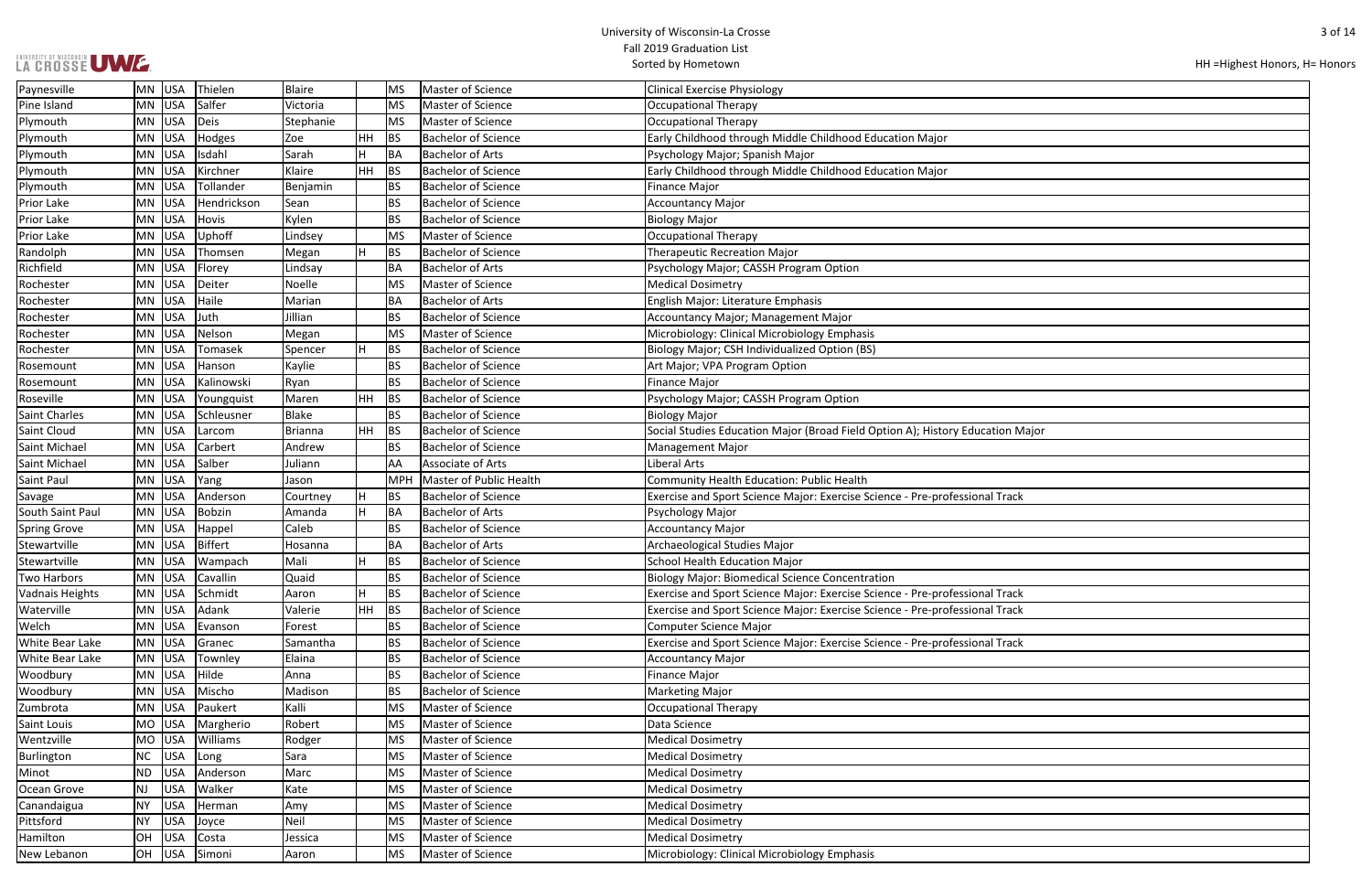# UNIVERSITY OF WISCONSIN UW E.

| HH = Highest Honors, H = Honors |  |  |
|---------------------------------|--|--|
|---------------------------------|--|--|

| ication Major                   |
|---------------------------------|
|                                 |
|                                 |
|                                 |
|                                 |
|                                 |
|                                 |
| ,                               |
|                                 |
|                                 |
|                                 |
|                                 |
|                                 |
|                                 |
|                                 |
| nication Emphasis               |
|                                 |
|                                 |
|                                 |
|                                 |
|                                 |
|                                 |
|                                 |
| ack                             |
|                                 |
|                                 |
|                                 |
|                                 |
|                                 |
|                                 |
|                                 |
|                                 |
| iphasis                         |
|                                 |
|                                 |
|                                 |
|                                 |
|                                 |
|                                 |
|                                 |
| ation Major                     |
|                                 |
|                                 |
|                                 |
|                                 |
|                                 |
| r Biology (ASBMB) Certification |
|                                 |
| r Biology (ASBMB) Certification |

| Centreville             | VA       | <b>USA</b>               | Murdoch       | Erin           |           | <b>MS</b> | Master of Science                            | <b>Medical Dosimetry</b>                                                                            |  |  |
|-------------------------|----------|--------------------------|---------------|----------------|-----------|-----------|----------------------------------------------|-----------------------------------------------------------------------------------------------------|--|--|
| Fredericksburg          | VA       | <b>USA</b>               | Jend          | Jacqueleine    |           | <b>MS</b> | Master of Science                            | <b>Medical Dosimetry</b>                                                                            |  |  |
| Adell                   | WI       | <b>USA</b>               | Schlenvogt    | Audrey         |           | <b>BS</b> | <b>Bachelor of Science</b>                   | Biology Major; CSH Individualized Option (BS)                                                       |  |  |
| Almond                  | WI       | <b>USA</b>               | Marinack      | Lucas          | <b>HH</b> | BS        | <b>Bachelor of Science</b>                   | Psychology Major                                                                                    |  |  |
| Almond                  | WI       | <b>USA</b>               | Pagel         | Evan           | H         | <b>BS</b> | <b>Bachelor of Science</b>                   | Exercise and Sport Science Major: Physical Education; School Health Education Major                 |  |  |
| Almond                  | WI       | <b>USA</b>               | Stuebs        | Gunner         |           | <b>BS</b> | <b>Bachelor of Science</b>                   | <b>Finance Major</b>                                                                                |  |  |
| Altoona                 | WI       | <b>USA</b>               | Jehn          | Jade           |           | <b>MS</b> | Master of Science                            | Occupational Therapy                                                                                |  |  |
| Amery                   | WI       | <b>USA</b>               | Forrest       | Ashley         |           | <b>BS</b> | <b>Bachelor of Science</b>                   | <b>Marketing Major</b>                                                                              |  |  |
| Amery                   | WI       | <b>USA</b>               | Klopotek      | Michayla       |           | <b>BS</b> | <b>Bachelor of Science</b>                   | <b>Political Science Major</b>                                                                      |  |  |
| Amery                   | WI       | <b>USA</b>               | Wears         | Connor         | H         | <b>BS</b> | <b>Bachelor of Science</b>                   | <b>Biology Major: Biomedical Science Concentration</b>                                              |  |  |
| Amherst Junction        | WI       | <b>USA</b>               | Beilke        | Hannah         |           | <b>BS</b> | <b>Bachelor of Science</b>                   | Biology Education Major; General Science Education (Broad Field) Major                              |  |  |
| Antigo                  | WI       | <b>USA</b>               | Simpson       | Migdalia       | H         | BA        | <b>Bachelor of Arts</b>                      | Psychology Major; Spanish Major                                                                     |  |  |
| Appleton                | WI       | <b>USA</b>               | Abitz         | Zachariah      |           | <b>BS</b> | <b>Bachelor of Science</b>                   | <b>Finance Major</b>                                                                                |  |  |
| Appleton                | WI       | <b>USA</b>               | Do-Mckenzie   | Brittany       | <b>HH</b> | BS        | <b>Bachelor of Science</b>                   | <b>Accountancy Major</b>                                                                            |  |  |
| Appleton                | WI       | <b>USA</b>               | Fuller        | Keenan         |           | <b>MS</b> | Master of Science                            | <b>Medical Dosimetry</b>                                                                            |  |  |
| Appleton                | WI       | <b>USA</b>               | Miller        | Kyle           |           | <b>BS</b> | <b>Bachelor of Science</b>                   | <b>Accountancy Major</b>                                                                            |  |  |
| Appleton                | WI       | <b>USA</b>               | Neuberger     | Emma           |           | <b>BS</b> | <b>Bachelor of Science</b>                   | <b>Biology Major</b>                                                                                |  |  |
| Appleton                | WI       | <b>USA</b>               | Thao          | Kaosia         |           | <b>BS</b> | <b>Bachelor of Science</b>                   | Communication Studies Major: Organizational and Professional Communication Emphasis                 |  |  |
| Appleton                | WI       | <b>USA</b>               | Thome         | <b>Brian</b>   |           | <b>BS</b> | <b>Bachelor of Science</b>                   | <b>Biology Major: Aquatic Science Concentration</b>                                                 |  |  |
| Appleton                | WI       | <b>USA</b>               | Toporski      | Erin           |           | <b>BS</b> | <b>Bachelor of Science</b>                   | <b>Management Major</b>                                                                             |  |  |
| Appleton                | WI       | <b>USA</b>               | Wolter        | Mason          |           | <b>BS</b> | <b>Bachelor of Science</b>                   | Accountancy Major; Finance Major                                                                    |  |  |
| <b>Arbor Vitae</b>      | WI       | <b>USA</b>               | Schroeder     | Clara          |           | <b>BS</b> | <b>Bachelor of Science</b>                   | Finance Major: Risk, Insurance and Financial Planning Concentration                                 |  |  |
| Arcadia                 | WI       | <b>USA</b>               | Olson         | Noelle         | H         | <b>BS</b> | <b>Bachelor of Science</b>                   | Psychology Major                                                                                    |  |  |
| Arena                   | WI       | <b>USA</b>               | Pawlak        | Rachel         |           | <b>BS</b> | <b>Bachelor of Science</b>                   | <b>Therapeutic Recreation Major</b>                                                                 |  |  |
| Arkansaw                | WI       | <b>USA</b>               | Milliren      | Alexa          |           | <b>BS</b> | <b>Bachelor of Science</b>                   | <b>Therapeutic Recreation Major</b>                                                                 |  |  |
| Arlington               | WI       | <b>USA</b>               | Yamriska      | Elizabeth      | HH        | <b>BS</b> | <b>Bachelor of Science</b>                   | Exercise and Sport Science Major: Exercise Science - Pre-professional Track                         |  |  |
| Athens                  | WI       | <b>USA</b>               | Wirkus        | Kelly          |           | <b>MS</b> | Master of Science                            | Occupational Therapy                                                                                |  |  |
| Auburndale              | WI       | <b>USA</b>               | Nikolay       | Matthew        |           | <b>BS</b> | <b>Bachelor of Science</b>                   | <b>Biology Major: Biomedical Science Concentration</b>                                              |  |  |
| <b>Bangor</b>           | WI       | <b>USA</b>               | Braun         | Amanda         |           | <b>BS</b> | <b>Bachelor of Science</b>                   | Early Childhood through Middle Childhood Education Major                                            |  |  |
| Bangor                  | WI       | <b>USA</b>               | McDonald      | Wyatt          |           | <b>BS</b> | <b>Bachelor of Science</b>                   | Accountancy Major; Finance Major                                                                    |  |  |
| <b>Baraboo</b>          | WI       | <b>USA</b>               | Purdy         | <b>Bradley</b> |           | <b>BS</b> | <b>Bachelor of Science</b>                   | Management Major                                                                                    |  |  |
| Baraboo                 | WI       | <b>USA</b>               | Vander Schaaf | Kathryn        |           | <b>BS</b> | <b>Bachelor of Science</b>                   | Social Studies Education Major (Broad Field Option B)                                               |  |  |
| Barneveld               | WI       | <b>USA</b>               | McCormick     | Erick          |           |           | MEPD Master of Education - Professional Dev. | Professional Development: Educational Leadership Emphasis                                           |  |  |
| Belgium                 | WI       | <b>USA</b>               | Manzeck       | Simone         |           | ΒA        | <b>Bachelor of Arts</b>                      | Communication Studies Major: Public Communication and Advocacy Emphasis                             |  |  |
| Belleville              | WI       | <b>USA</b>               | Locy          | Lauren         | H         | <b>BS</b> | <b>Bachelor of Science</b>                   | <b>Biology Major: Biomedical Science Concentration</b>                                              |  |  |
| <b>Blair</b>            | WI       | <b>USA</b>               | Janzen        | Breanna        |           | <b>BS</b> | <b>Bachelor of Science</b>                   | <b>Finance Major</b>                                                                                |  |  |
| <b>Blue Mounds</b>      | WI       | <b>USA</b>               | Bomkamp       | Korl           | HH        | <b>BS</b> | <b>Bachelor of Science</b>                   | Biology Major; CSH Individualized Option (BS)                                                       |  |  |
| <b>Blue River</b>       | WI       | <b>USA</b>               | Williamson    | Tanner         |           | <b>BS</b> | <b>Bachelor of Science</b>                   | Social Studies Education Major (Broad Field Option B)                                               |  |  |
| Boscobel                | WI       | <b>USA</b>               | Martin        | Austin         |           | BS        | <b>Bachelor of Science</b>                   | <b>Therapeutic Recreation Major</b>                                                                 |  |  |
| <b>Boulder Junction</b> | WI       | <b>USA</b>               | Metz          | Ethan          | H         | BS        | <b>Bachelor of Science</b>                   | <b>Accountancy Major</b>                                                                            |  |  |
| Boyd                    | WI       | <b>USA</b>               | Munroe        | Chandra        | <b>HH</b> | <b>BS</b> | <b>Bachelor of Science</b>                   | Public Health and Community Health Education Major; Public Administration Major                     |  |  |
| <b>Bristol</b>          | WI       | <b>USA</b>               | Lawrence      | Rebecca        | н         | <b>BS</b> | <b>Bachelor of Science</b>                   | <b>Biology Major: Biomedical Science Concentration</b>                                              |  |  |
| <b>Brodhead</b>         | WI       | <b>USA</b>               | Wright        | Payton         | <b>HH</b> | BS        | <b>Bachelor of Science</b>                   | Accountancy Major; Finance Major                                                                    |  |  |
| <b>Brookfield</b>       | WI       | <b>USA</b>               | Fenzl         | Austin         |           | <b>BS</b> | <b>Bachelor of Science</b>                   | Accountancy Major; Finance Major                                                                    |  |  |
| <b>Brookfield</b>       | WI       | <b>USA</b>               | Mueller       | Meghan         |           | <b>BS</b> | <b>Bachelor of Science</b>                   | Psychology Major                                                                                    |  |  |
| <b>Brookfield</b>       |          |                          |               |                |           |           | <b>Bachelor of Science</b>                   |                                                                                                     |  |  |
| <b>Brown Deer</b>       | WI<br>WI | <b>USA</b><br><b>USA</b> | Spahn         | Sadie<br>Gina  | HH        | <b>BS</b> | <b>Bachelor of Science</b>                   | Psychology Major                                                                                    |  |  |
|                         |          |                          | Wade          |                |           | BS        |                                              | Biochemistry Major with American Society for Biochemistry & Molecular Biology (ASBMB) Certification |  |  |
| Brownsville             | WI       | <b>USA</b>               | Sharp         | Brandon        |           | <b>BS</b> | <b>Bachelor of Science</b>                   | Biochemistry Major with American Society for Biochemistry & Molecular Biology (ASBMB) Certification |  |  |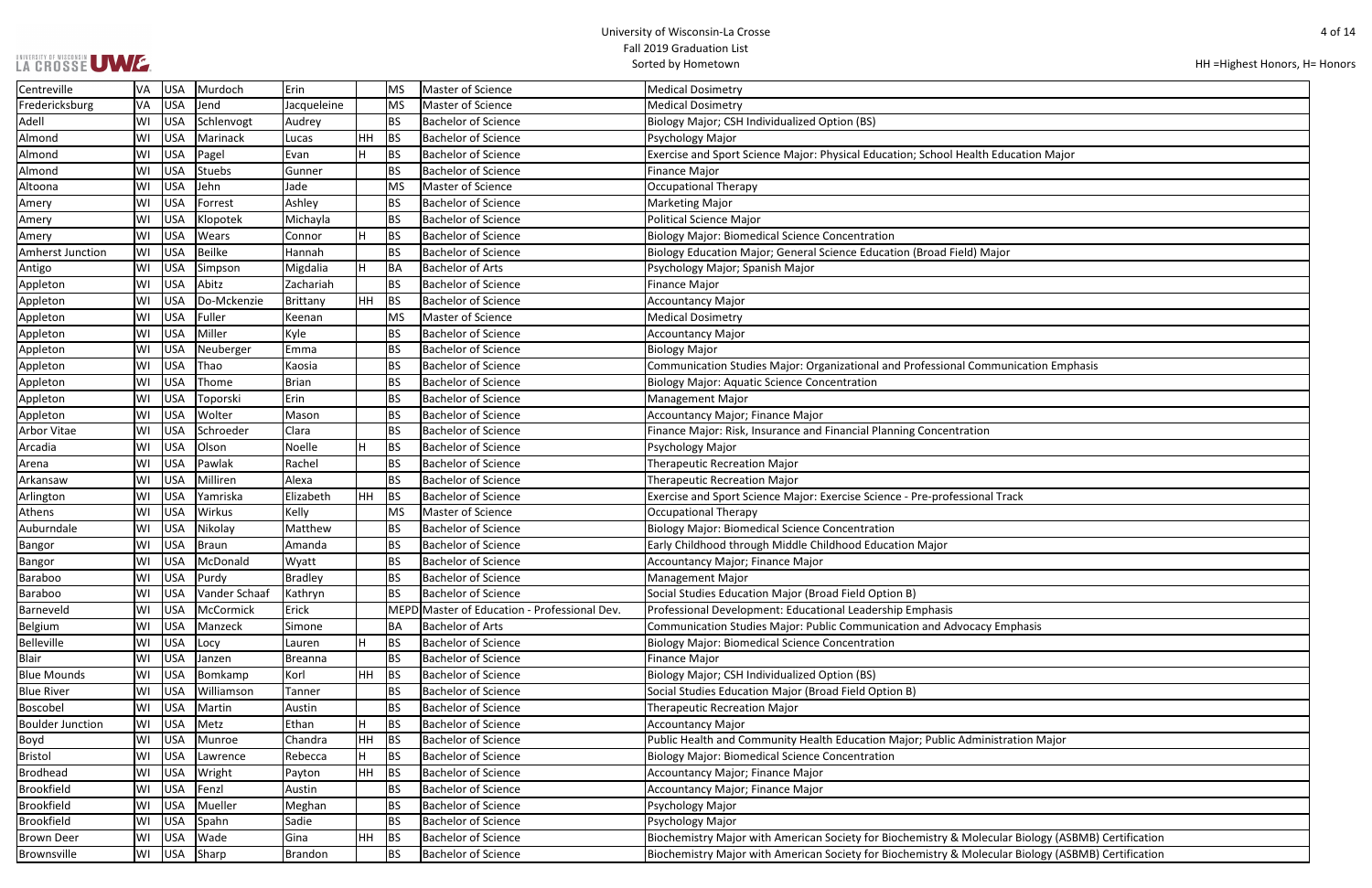| LA CROSSE UME |  |
|---------------|--|
|               |  |

| HH = Highest Honors, H = Honors |  |
|---------------------------------|--|
|---------------------------------|--|

| n Major                             |
|-------------------------------------|
|                                     |
|                                     |
|                                     |
|                                     |
|                                     |
|                                     |
|                                     |
|                                     |
|                                     |
|                                     |
|                                     |
|                                     |
|                                     |
|                                     |
|                                     |
|                                     |
|                                     |
| ack; CSH Individualized Option (BS) |
|                                     |
|                                     |
|                                     |
| cation Major                        |
|                                     |
|                                     |
| nication Emphasis                   |
|                                     |
|                                     |
|                                     |
|                                     |
|                                     |
|                                     |
|                                     |
|                                     |
|                                     |
|                                     |
|                                     |
|                                     |
|                                     |
| ion Major                           |
|                                     |
|                                     |
|                                     |
|                                     |
|                                     |
|                                     |
|                                     |

| <b>Bruce</b>        | WI | <b>USA</b> | Weisser         | Jared         |           | <b>BS</b>   | <b>Bachelor of Science</b> | Social Studies Education Major (Broad Field Option A); History Education Major                              |
|---------------------|----|------------|-----------------|---------------|-----------|-------------|----------------------------|-------------------------------------------------------------------------------------------------------------|
| Burlington          | WI | <b>USA</b> | Brown           | Kramer        |           | <b>BS</b>   | <b>Bachelor of Science</b> | International Business Major; Marketing Major                                                               |
| Burlington          | WI | <b>USA</b> | Kohlhagen       | Andrew        |           | <b>BS</b>   | <b>Bachelor of Science</b> | <b>Computer Science Major</b>                                                                               |
| Burnett             | WI | <b>USA</b> | Schaefer        | Taylor        |           | <b>BS</b>   | <b>Bachelor of Science</b> | <b>Biology Major</b>                                                                                        |
| Cambridge           | WI | <b>USA</b> | Steen           | Alex          |           | <b>BS</b>   | <b>Bachelor of Science</b> | <b>Finance Major</b>                                                                                        |
| Cameron             | WI | <b>USA</b> | Myers           | Andrew        |           | <b>BS</b>   | <b>Bachelor of Science</b> | <b>Chemistry Major: ACS Certification</b>                                                                   |
| Cameron             | WI | <b>USA</b> | Pumala          | Chelsea       | <b>HH</b> | <b>BS</b>   | Bachelor of Science        | Psychology Major                                                                                            |
| <b>Camp Douglas</b> | WI | <b>USA</b> | Granger         | Debra         |           | <b>CERT</b> | Certificate                | <b>Reading Teacher</b>                                                                                      |
| Cascade             | WI | <b>USA</b> | Buss            | Andrew        | HH        | <b>BS</b>   | <b>Bachelor of Science</b> | Accountancy Major; Finance Major                                                                            |
| Cazenovia           | WI | <b>USA</b> | Bill            | Jacob         | H         | <b>BS</b>   | <b>Bachelor of Science</b> | Computer Science Major                                                                                      |
| Cedarburg           | WI | <b>USA</b> | Heisdorf        | Ryan          |           | <b>BS</b>   | <b>Bachelor of Science</b> | <b>Biology Major: Environmental Science Concentration</b>                                                   |
| Cedarburg           | WI | <b>USA</b> | Lauterbach      | Amanda        |           | <b>BS</b>   | <b>Bachelor of Science</b> | <b>Therapeutic Recreation Major</b>                                                                         |
| Clintonville        | WI | <b>USA</b> | Young           | Alyson        |           | <b>BS</b>   | <b>Bachelor of Science</b> | Women's Studies Major                                                                                       |
| Columbus            | WI | <b>USA</b> | Anton           | Nicholas      |           | <b>BS</b>   | <b>Bachelor of Science</b> | <b>Marketing Major</b>                                                                                      |
| Coon Valley         | WI | <b>USA</b> | Crawford-Taylor | Kaisa         |           | <b>BS</b>   | <b>Bachelor of Science</b> | Physics Major: Computational Emphasis; Mathematics Major                                                    |
| <b>Coon Valley</b>  | WI | <b>USA</b> | Pederson        | <b>Brooke</b> |           | <b>BS</b>   | <b>Bachelor of Science</b> | <b>Marketing Major</b>                                                                                      |
| Cottage Grove       | WI | <b>USA</b> | Hauck           | Megan         |           | MS          | Master of Science          | <b>Occupational Therapy</b>                                                                                 |
| Cottage Grove       | WI | <b>USA</b> | Kachel          | Tyler         |           | <b>BS</b>   | <b>Bachelor of Science</b> | <b>Accountancy Major</b>                                                                                    |
| Dane                | WI | <b>USA</b> | Peck            | Matthew       |           | <b>BS</b>   | <b>Bachelor of Science</b> | Geography Major: Geographic Information Science Concentration                                               |
| De Forest           | WI | <b>USA</b> | Olver           | Alex          |           | <b>BS</b>   | <b>Bachelor of Science</b> | Exercise and Sport Science Major: Exercise Science - Pre-professional Track; CSH Individualized Option (BS) |
| De Pere             | WI | <b>USA</b> | Herlache        | Matthew       | H         | <b>BS</b>   | <b>Bachelor of Science</b> | <b>Finance Major</b>                                                                                        |
| De Pere             | WI | <b>USA</b> | Laurino         | Alexa         | H.        | <b>BS</b>   | <b>Bachelor of Science</b> | <b>Biology Major</b>                                                                                        |
| De Pere             | WI | <b>USA</b> | Leis            | Zavier        |           | <b>BS</b>   | <b>Bachelor of Science</b> | <b>Political Science Major</b>                                                                              |
| De Pere             | WI | <b>USA</b> | Smits           | Amanda        | H         | <b>BS</b>   | <b>Bachelor of Science</b> | Exercise and Sport Science Major: Physical Education; School Health Education Major                         |
| De Pere             | WI | <b>USA</b> | Turriff         | Jami          |           | <b>BS</b>   | <b>Bachelor of Science</b> | <b>Biology Major</b>                                                                                        |
| De Pere             | WI | <b>USA</b> | Van Remortel    | Sophie        | <b>HH</b> | BA          | <b>Bachelor of Arts</b>    | Communication Studies Major: Media Studies Emphasis                                                         |
| Deerfield           | WI | <b>USA</b> | Ezzell          | Gavin         |           | <b>BS</b>   | <b>Bachelor of Science</b> | Communication Studies Major: Organizational and Professional Communication Emphasis                         |
| Deerfield           | WI | <b>USA</b> | Farnsworth      | Colin         |           | <b>BS</b>   | <b>Bachelor of Science</b> | <b>Marketing Major</b>                                                                                      |
| Deerfield           | WI | <b>USA</b> | Herms           | Maggie        | HH        | BA          | <b>Bachelor of Arts</b>    | Psychology Major                                                                                            |
| Delafield           | WI | <b>USA</b> | Schmidt         | McKenna       | н         | <b>BS</b>   | <b>Bachelor of Science</b> | Public Health and Community Health Education Major                                                          |
| Denmark             | WI | <b>USA</b> | Konkol          | Malorie       |           | <b>BS</b>   | <b>Bachelor of Science</b> | <b>Biology Major</b>                                                                                        |
| Dickeyville         | WI | <b>USA</b> | Splinter        | Mitchell      | HH.       | BS          | <b>Bachelor of Science</b> | <b>Biology Major: Biomedical Science Concentration</b>                                                      |
| Dousman             | WI | <b>USA</b> | Carpenter       | Nathan        |           | <b>BS</b>   | <b>Bachelor of Science</b> | <b>Physics Major: Biomedical Concentration</b>                                                              |
| Dousman             | WI | <b>USA</b> | Miner           | Tamma         | <b>HH</b> | BS          | <b>Bachelor of Science</b> | Early Childhood through Middle Childhood Education Major                                                    |
| Durand              | WI | <b>USA</b> | Zika            | Jessica       |           | <b>BS</b>   | <b>Bachelor of Science</b> | Psychology Major; Music Major: Piano Pedagogy Emphasis                                                      |
| <b>East Troy</b>    | WI | <b>USA</b> | Gross           | Andrew        |           | <b>BS</b>   | <b>Bachelor of Science</b> | Physics Major                                                                                               |
| Eastman             | WI | <b>USA</b> | Skemp           | Maria         | H.        | <b>BS</b>   | <b>Bachelor of Science</b> | Psychology Major                                                                                            |
| Eau Claire          | WI | <b>USA</b> | Adams           | Erik          | H         | <b>BS</b>   | <b>Bachelor of Science</b> | <b>English Education Major</b>                                                                              |
| Eau Claire          | WI | <b>USA</b> | Bien            | Kaia          | H         | <b>BS</b>   | <b>Bachelor of Science</b> | Accountancy Major; Finance Major                                                                            |
| Eau Claire          | WI | <b>USA</b> | Komro           | Lindsay       |           | MS          | Master of Science          | <b>Occupational Therapy</b>                                                                                 |
| Eau Claire          | WI | <b>USA</b> | Masters         | Jovahn        | H         | BS          | <b>Bachelor of Science</b> | Social Studies Education Major (Broad Field Option A); Sociology Education Major                            |
| Eau Claire          | WI | <b>USA</b> | Olson           | Madyson       |           | <b>BS</b>   | <b>Bachelor of Science</b> | <b>Biology Major</b>                                                                                        |
| Eland               | WI | <b>USA</b> | Alwes           | Erika         |           | <b>BS</b>   | <b>Bachelor of Science</b> | <b>Accountancy Major</b>                                                                                    |
| <b>Elk Mound</b>    | WI | <b>USA</b> | Caron           | Rachel        | H         | <b>BS</b>   | <b>Bachelor of Science</b> | <b>Finance Major</b>                                                                                        |
| Ellsworth           | WI | <b>USA</b> | Ray             | Tyler         |           | <b>BS</b>   | <b>Bachelor of Science</b> | <b>Management Major</b>                                                                                     |
| Elroy               | WI | <b>USA</b> | Nelson          | Emily         | HH        | BS          | <b>Bachelor of Science</b> | Early Childhood through Middle Childhood Education Major                                                    |
| Fitchburg           | WI | <b>USA</b> | Barry           | Ryan          |           | <b>BS</b>   | <b>Bachelor of Science</b> | Marketing Major; Finance Major                                                                              |
| Fitchburg           | WI | USA        | Kolar           | Kyle          |           | <b>BS</b>   | <b>Bachelor of Science</b> | <b>English Education Major</b>                                                                              |
|                     |    |            |                 |               |           |             |                            |                                                                                                             |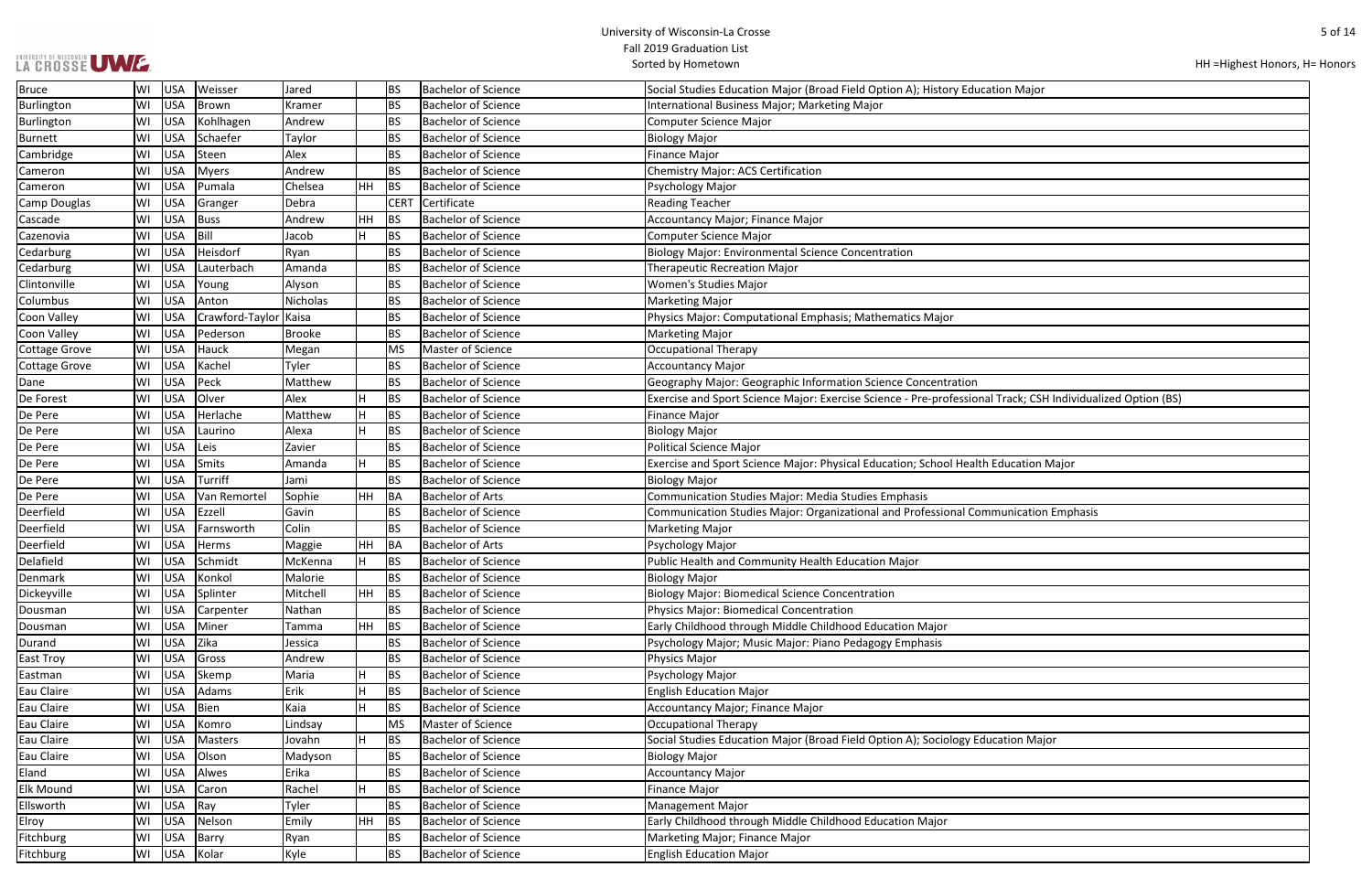| LA GROSSE UWE |  |  |
|---------------|--|--|
|               |  |  |

| HH = Highest Honors, H = Honors |  |
|---------------------------------|--|
|---------------------------------|--|

| <b>Education Major</b> |  |
|------------------------|--|
|                        |  |
|                        |  |
|                        |  |
|                        |  |
|                        |  |
|                        |  |
| ack                    |  |
|                        |  |
|                        |  |
|                        |  |
|                        |  |
|                        |  |
|                        |  |
|                        |  |
|                        |  |
|                        |  |
|                        |  |
|                        |  |
|                        |  |
|                        |  |
|                        |  |
|                        |  |
|                        |  |
|                        |  |
|                        |  |
|                        |  |
|                        |  |
|                        |  |
|                        |  |
|                        |  |
| nication Emphasis      |  |
|                        |  |
|                        |  |
|                        |  |
|                        |  |
|                        |  |
|                        |  |
|                        |  |
|                        |  |
|                        |  |
|                        |  |
|                        |  |
|                        |  |
|                        |  |
|                        |  |
| n Major                |  |
|                        |  |
|                        |  |
|                        |  |
| ack                    |  |
|                        |  |
|                        |  |
| Minor                  |  |
|                        |  |

| Fond du Lac          | WI | USA        | Compton        | Alec          |     | <b>BS</b> | <b>Bachelor of Science</b> | Biology Major; CSH Individualized Option (BS)                                       |
|----------------------|----|------------|----------------|---------------|-----|-----------|----------------------------|-------------------------------------------------------------------------------------|
| Fond du Lac          | WI | <b>USA</b> | Voight         | Joseph        |     | <b>BS</b> | <b>Bachelor of Science</b> | Finance Major                                                                       |
| Fort Atkinson        | WI | <b>USA</b> | Stoutenborough | Rachel        | HH. | BS        | <b>Bachelor of Science</b> | Middle Childhood through Early Adolescence Education Major; Spanish Education Major |
| <b>Fountain City</b> | WI | <b>USA</b> | Drazkowski     | Jennifer      |     | <b>BS</b> | <b>Bachelor of Science</b> | <b>Marketing Major</b>                                                              |
| Franklin             | WI | <b>USA</b> | Rajkovic       | Milena        |     | <b>BS</b> | <b>Bachelor of Science</b> | Psychology Major                                                                    |
| Franklin             | WI | <b>USA</b> | Soich          | Korey         |     | <b>BS</b> | <b>Bachelor of Science</b> | Computer Science Major                                                              |
| Franklin             | WI | <b>USA</b> | Thon           | Elizabeth     |     | <b>BS</b> | <b>Bachelor of Science</b> | <b>Therapeutic Recreation Major</b>                                                 |
| Franklin             | WI | <b>USA</b> | Wachter        | Ben           | HH  | BS        | <b>Bachelor of Science</b> | <b>Accountancy Major</b>                                                            |
| Franksville          | WI | <b>USA</b> | Hlavacek       | Emily         | HH. | BS        | <b>Bachelor of Science</b> | Exercise and Sport Science Major: Exercise Science - Pre-professional Track         |
| Freedom              | WI | <b>USA</b> | Kaminski       | Amanda        |     | <b>BA</b> | <b>Bachelor of Arts</b>    | Spanish Major                                                                       |
| Fremont              | WI | <b>USA</b> | Krause         | Adam          |     | <b>BS</b> | <b>Bachelor of Science</b> | Exercise and Sport Science Major: Physical Education                                |
| Galesville           | WI | <b>USA</b> | Collom         | Emily         |     | <b>BS</b> | <b>Bachelor of Science</b> | Sociology Major                                                                     |
| Galesville           | WI | <b>USA</b> | Geske          | Elise         | Н   | BS        | <b>Bachelor of Science</b> | Sociology Major                                                                     |
| Galesville           | WI | <b>USA</b> | Grover         | Sarah         |     | <b>BS</b> | <b>Bachelor of Science</b> | Communication Studies Major: Interpersonal Communication Emphasis                   |
| Galesville           | WI | <b>USA</b> | Yang           | Viela         |     | <b>BA</b> | <b>Bachelor of Arts</b>    | Communication Studies Major: Interpersonal Communication Emphasis                   |
| <b>Gays Mills</b>    | WI | <b>USA</b> | Peacock        | Lysianne      |     | <b>MS</b> | Master of Science          | <b>Recreation Management</b>                                                        |
| Genoa                | WI | <b>USA</b> | Bomkamp        | Matthew       | HH  | BS        | <b>Bachelor of Science</b> | Accountancy Major; Finance Major                                                    |
| Genoa                | WI | <b>USA</b> | Unseth         | Andrew        |     | <b>BS</b> | <b>Bachelor of Science</b> | Accountancy Major; Finance Major                                                    |
| Genoa City           | WI | <b>USA</b> | <b>Beyer</b>   | McKenna       |     | <b>BS</b> | <b>Bachelor of Science</b> | <b>Biology Major</b>                                                                |
| Germantown           | WI | <b>USA</b> | Gadaire        | Collin        |     | <b>BS</b> | <b>Bachelor of Science</b> | Recreation Management Major: Generalist Emphasis                                    |
| Germantown           | WI | <b>USA</b> | Lambert        | Sarah         |     | <b>BA</b> | <b>Bachelor of Arts</b>    | Theatre Arts Major: Musical Theatre Emphasis                                        |
| Germantown           | WI | <b>USA</b> | Matheus        | Melanie       | HH  | BS        | <b>Bachelor of Science</b> | Early Childhood through Middle Childhood Education Major                            |
| Germantown           | WI | <b>USA</b> | Scheunemann    | Danielle      |     | <b>BS</b> | <b>Bachelor of Science</b> | Finance Major; Accountancy Major                                                    |
| Germantown           | WI | <b>USA</b> | Wein           | Nicolle       | HH  | BS        | <b>Bachelor of Science</b> | Psychology Major                                                                    |
| Grafton              | WI | <b>USA</b> | Cooke          | <b>Brenna</b> | Н   | <b>BS</b> | <b>Bachelor of Science</b> | Early Childhood through Middle Childhood Education Major                            |
| Grafton              | WI | <b>USA</b> | Danner         | Adele         | HH. | BA        | <b>Bachelor of Arts</b>    | Communication Studies Major: Organizational and Professional Communication Emphasis |
| Grafton              | WI | <b>USA</b> | Yenter         | William       |     | <b>BS</b> | <b>Bachelor of Science</b> | Computer Science Major                                                              |
| Green Bay            | WI | <b>USA</b> | Algas          | Katelyn       |     | <b>MS</b> | Master of Science          | <b>Occupational Therapy</b>                                                         |
| Green Bay            | WI | <b>USA</b> | Leroy          | Madysen       |     | <b>BS</b> | <b>Bachelor of Science</b> | Marketing Major;                                                                    |
| Green Bay            | WI | <b>USA</b> | Murphy         | Aidan         |     | <b>BS</b> | <b>Bachelor of Science</b> | Biology Education Major; Chemistry Education Minor                                  |
| <b>Green Bay</b>     | WI | <b>USA</b> | Reitan         | Hans          |     | <b>BS</b> | <b>Bachelor of Science</b> | Economics Major; German Studies Major                                               |
| <b>Green Bay</b>     | WI | USA        | VanLanen       | Luke          |     | <b>MS</b> | Master of Science          | <b>Medical Dosimetry</b>                                                            |
| Greendale            | WI | <b>USA</b> | Mermal         | Megan         | HH. | BS        | <b>Bachelor of Science</b> | Health and Wellness Management Major                                                |
| Greenfield           | WI | USA        | Cammack        | Claudia       |     | <b>BS</b> | <b>Bachelor of Science</b> | Biology Major; Environmental Studies Minor                                          |
| Greenleaf            | WI | <b>USA</b> | Schmidt        | Jacob         |     | <b>MS</b> | Master of Science          | Microbiology: Clinical Microbiology Emphasis                                        |
| Greenleaf            | WI | <b>USA</b> | Vande Hei      | Anna          |     | <b>BS</b> | <b>Bachelor of Science</b> | <b>Finance Major</b>                                                                |
| Greenville           | WI | <b>USA</b> | Holzem         | Dakota        | HH  | BS        | <b>Bachelor of Science</b> | <b>Biology Major</b>                                                                |
| <b>Hales Corners</b> | WI | <b>USA</b> | Guttormsson    | Emily         |     | <b>BA</b> | <b>Bachelor of Arts</b>    | Women's Studies Major; Public Administration Minor                                  |
| Hartford             | WI | <b>USA</b> | Rasmussen      | Zachary       |     | <b>BS</b> | <b>Bachelor of Science</b> | Marketing Major; Management Major                                                   |
| Hartland             | WI | <b>USA</b> | Buika          | Katlyn        |     | <b>BS</b> | <b>Bachelor of Science</b> | Social Studies Education Major (Broad Field Option A); History Education Major      |
| Hartland             | WI | <b>USA</b> | Giordano       | Madison       | H.  | BS        | <b>Bachelor of Science</b> | Management Major; Marketing Major                                                   |
| Hartland             | WI | <b>USA</b> | Wilson         | Rachel        | H.  | <b>BS</b> | <b>Bachelor of Science</b> | International Business Major; Finance Major                                         |
| Hillsboro            | WI | <b>USA</b> | Hammer         | Nolan         |     | <b>BS</b> | <b>Bachelor of Science</b> | Exercise and Sport Science Major: Exercise Science - Pre-professional Track         |
| Hingham              | WI | <b>USA</b> | vanDeursen     | Kyle          |     | <b>BS</b> | <b>Bachelor of Science</b> | <b>Economics Major</b>                                                              |
| Holmen               | WI | <b>USA</b> | Adams          | Montaya       | н   | <b>BS</b> | <b>Bachelor of Science</b> | Early Childhood through Middle Childhood Education Major                            |
| Holmen               | WI | USA        | Erdman         | Kasey         | HH  | BS        | <b>Bachelor of Science</b> | Middle Childhood through Early Adolescence Education Major; English Minor           |
| Holmen               | WI | <b>USA</b> | Eskens         | Mikayla       |     | <b>MS</b> | Master of Science          | <b>Medical Dosimetry</b>                                                            |
| Holmen               | WI | USA        | Hess           | Hallee        |     | <b>BS</b> | <b>Bachelor of Science</b> | Sociology Major                                                                     |
|                      |    |            |                |               |     |           |                            |                                                                                     |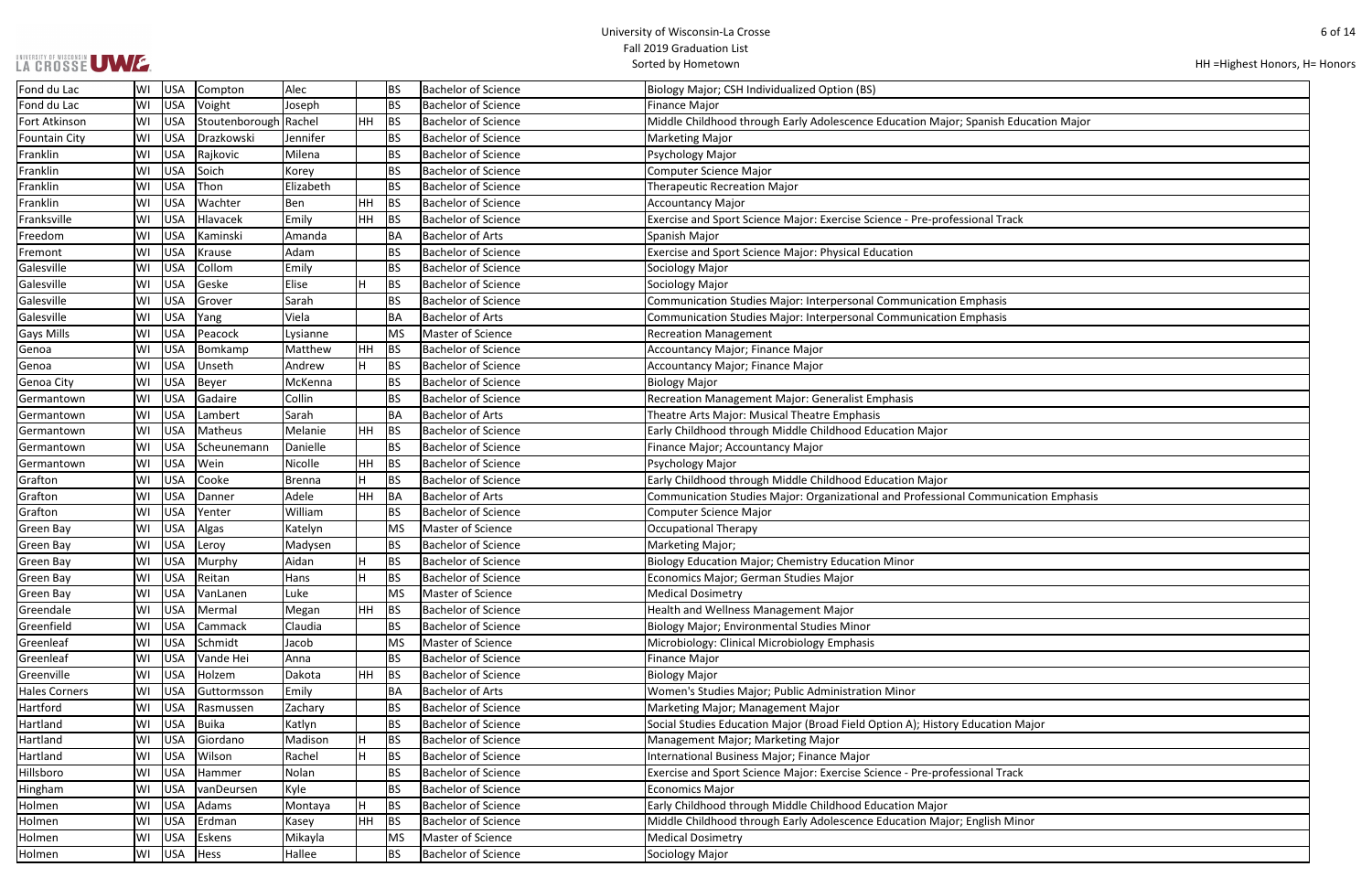# UNIVERSITY OF WISCONSIN UWWF.

| HH = Highest Honors, H = Honors |  |
|---------------------------------|--|
|---------------------------------|--|

| $\overline{\mathsf{ack}}$ |  |
|---------------------------|--|
|                           |  |
|                           |  |
|                           |  |
|                           |  |
|                           |  |
|                           |  |
|                           |  |
|                           |  |
|                           |  |
|                           |  |
|                           |  |
| ack                       |  |
|                           |  |
|                           |  |
|                           |  |
|                           |  |
|                           |  |
|                           |  |
|                           |  |
|                           |  |
|                           |  |
|                           |  |
|                           |  |
|                           |  |
|                           |  |
|                           |  |
| ٢                         |  |
|                           |  |
|                           |  |
|                           |  |
|                           |  |
|                           |  |
|                           |  |
|                           |  |
|                           |  |
|                           |  |
|                           |  |
|                           |  |
|                           |  |
|                           |  |
|                           |  |
|                           |  |
|                           |  |
|                           |  |
|                           |  |
|                           |  |
|                           |  |
|                           |  |
|                           |  |
|                           |  |
|                           |  |
|                           |  |
|                           |  |
|                           |  |

| Holmen       | WI  | <b>USA</b> | Singer        | Maren       |           | MS          | Master of Science                            | <b>Recreation Management</b>                                                |
|--------------|-----|------------|---------------|-------------|-----------|-------------|----------------------------------------------|-----------------------------------------------------------------------------|
| Holmen       | WI  | <b>USA</b> | Thelemann     | Mackenzie   | H         | <b>BS</b>   | <b>Bachelor of Science</b>                   | Exercise and Sport Science Major: Exercise Science - Pre-professional Track |
| Hudson       | WI  | <b>USA</b> | Hall          | Ashley      |           | <b>BS</b>   | <b>Bachelor of Science</b>                   | Early Childhood through Middle Childhood Education Major                    |
| Hudson       | WI  | <b>USA</b> | Jantz         | Alex        | H         | <b>BS</b>   | <b>Bachelor of Science</b>                   | <b>Management Major</b>                                                     |
| Hudson       | WI  | <b>USA</b> | Lardy         | Ashley      | н         | <b>BS</b>   | <b>Bachelor of Science</b>                   | <b>Biology Major</b>                                                        |
| Hudson       | WI  | <b>USA</b> | Zacharias     | Quinn       |           | <b>BS</b>   | <b>Bachelor of Science</b>                   | Middle Childhood through Early Adolescence Education Major                  |
| Ixonia       | WI  | <b>USA</b> | Gomez         | <b>Nick</b> |           | <b>BS</b>   | <b>Bachelor of Science</b>                   | <b>Economics Major</b>                                                      |
| Janesville   | WI  | <b>USA</b> | Carlson       | Jessica     |           | <b>BS</b>   | <b>Bachelor of Science</b>                   | Psychology Major                                                            |
| Janesville   | WI  | <b>USA</b> | Fischer       | Emma        | Н         | BS          | <b>Bachelor of Science</b>                   | Spanish Education Major (Early Childhood - Adolescence)                     |
| Janesville   | lwı | <b>USA</b> | Geller        | Gabrielle   |           | <b>BS</b>   | <b>Bachelor of Science</b>                   | Geography Major: Environmental Science Concentration                        |
| Janesville   | lwı | <b>USA</b> | Gorman        | Margaret    | HH        | <b>BS</b>   | <b>Bachelor of Science</b>                   | <b>Accountancy Major</b>                                                    |
| Janesville   | WI  | <b>USA</b> | Hardin        | Leevi       |           | BS          | <b>Bachelor of Science</b>                   | Exercise and Sport Science Major: Exercise Science - Pre-professional Track |
| Janesville   | WI  | <b>USA</b> | <b>Riggs</b>  | Collin      |           | <b>BS</b>   | <b>Bachelor of Science</b>                   | Psychology Major                                                            |
| Janesville   | WI  | <b>USA</b> | Runde         | Sara        |           | <b>BS</b>   | <b>Bachelor of Science</b>                   | Biology Major; CSH Individualized Option (BS)                               |
| Jefferson    | WI  | <b>USA</b> | Wenzel        | Mitchell    |           | <b>BA</b>   | <b>Bachelor of Arts</b>                      | <b>Public Administration Major</b>                                          |
| Kaukauna     | WI  | <b>USA</b> | Diedrick      | Nathan      | <b>HH</b> | <b>BS</b>   | <b>Bachelor of Science</b>                   | Computer Science Major                                                      |
| Kenosha      | WI  | <b>USA</b> | Aehlich       | Megan       |           | <b>BS</b>   | <b>Bachelor of Science</b>                   | Psychology Major; CASSH Program Option                                      |
| Kenosha      | WI  | <b>USA</b> | Fulghum       | Sara        | н         | <b>BS</b>   | <b>Bachelor of Science</b>                   | Psychology Major; Pre-Occupational Thrpy Track                              |
| Kenosha      | WI  | <b>USA</b> | Wade          | Kyle        |           | BS          | <b>Bachelor of Science</b>                   | Exercise and Sport Science Major: Sport Management                          |
| Kronenwetter | WI  | <b>USA</b> | Ziegelbauer   | Kelly       |           | <b>CERT</b> | Certificate                                  | <b>Educational Leadership</b>                                               |
| La Crosse    | WI  | <b>USA</b> | Abbrederis    | Danielle    |           | ΒS          | <b>Bachelor of Science</b>                   | Marketing Major; Management Major                                           |
| La Crosse    | WI  | <b>USA</b> | Amoako        | Angela      |           | <b>MS</b>   | Master of Science                            | Microbiology: Clinical Microbiology Emphasis                                |
| La Crosse    | WI  | <b>USA</b> | Boldt         | Erich       |           |             | MEPD Master of Education - Professional Dev. | Professional Development: Educational Leadership Emphasis                   |
| La Crosse    | WI  | <b>USA</b> | Bularz        | Eli         |           | <b>BS</b>   | <b>Bachelor of Science</b>                   | <b>Marketing Major</b>                                                      |
| La Crosse    | WI  | <b>USA</b> | Cao           | Yingning    | <b>HH</b> | <b>BA</b>   | <b>Bachelor of Arts</b>                      | English Major: Writing and Rhetoric Studies Emphasis; Economics Major       |
| La Crosse    | WI  | <b>USA</b> | Falck         | Taylor      | н         | <b>BS</b>   | <b>Bachelor of Science</b>                   | Exercise and Sport Science Major: Exercise Science - Fitness Track          |
| La Crosse    | WI  | <b>USA</b> | Fater         | Lucas       | н         | <b>BS</b>   | <b>Bachelor of Science</b>                   | <b>Accountancy Major</b>                                                    |
| La Crosse    | WI  | <b>USA</b> | Felix         | Stephanie   | HH        | <b>BS</b>   | <b>Bachelor of Science</b>                   | <b>Accountancy Major</b>                                                    |
| La Crosse    | lwı | <b>USA</b> | Felten        | Katelyn     |           | <b>BS</b>   | <b>Bachelor of Science</b>                   | Psychology Major; Biology Minor                                             |
| La Crosse    | WI  | <b>USA</b> | Ganrude       | Kaitlyn     | HH        | <b>BS</b>   | <b>Bachelor of Science</b>                   | Public Health and Community Health Education Major                          |
| La Crosse    | WI  | <b>USA</b> | Greenlund     | Alec        |           | BS          | <b>Bachelor of Science</b>                   | <b>Mathematics Major</b>                                                    |
| La Crosse    | WI  |            | USA Gronquist | Erin        |           | <b>BA</b>   | <b>Bachelor of Arts</b>                      | English Major: Literature Emphasis                                          |
| La Crosse    | WI  | <b>USA</b> | Gross         | Kelly       |           | <b>BS</b>   | <b>Bachelor of Science</b>                   | Computer Science Major                                                      |
| La Crosse    | lwı | <b>USA</b> | Gunderson     | Megan       | H         | BA          | <b>Bachelor of Arts</b>                      | Theatre Arts Major: Stage Management Emphasis                               |
| La Crosse    | WI  | <b>USA</b> | Haeuser       | Samuel      |           | <b>BS</b>   | <b>Bachelor of Science</b>                   | Physics Major: Optics Emphasis                                              |
| La Crosse    | WI  | <b>USA</b> | Handy         | Cameron     |           | <b>BS</b>   | <b>Bachelor of Science</b>                   | <b>Public Administration Major</b>                                          |
| La Crosse    | WI  | <b>USA</b> | <b>lves</b>   | Micah       | H         | <b>BS</b>   | <b>Bachelor of Science</b>                   | Biology Major: Cellular and Molecular Biology Concentration                 |
| La Crosse    | WI  | <b>USA</b> | Jorgenson     | Johanna     |           | BS          | <b>Bachelor of Science</b>                   | Psychology Major; CASSH Program Option                                      |
| La Crosse    | WI  | <b>USA</b> | Jorstad       | Justin      |           | BS          | <b>Bachelor of Science</b>                   | <b>Marketing Major</b>                                                      |
| La Crosse    | WI  | <b>USA</b> | Kendhammer    | David       |           | ΒS          | <b>Bachelor of Science</b>                   | Physics Major                                                               |
| La Crosse    | lwı | <b>USA</b> | Lacson        | Maxine      |           | <b>BS</b>   | <b>Bachelor of Science</b>                   | <b>Marketing Major</b>                                                      |
| La Crosse    | WI  | <b>USA</b> | Lee           | Lucy        |           | ΒS          | <b>Bachelor of Science</b>                   | <b>Therapeutic Recreation Major</b>                                         |
| La Crosse    | WI  | <b>USA</b> | Lindahl       | Mckenzie    | HH        | <b>BS</b>   | <b>Bachelor of Science</b>                   | Early Childhood through Middle Childhood Education Major                    |
| La Crosse    | WI  | <b>USA</b> | Lindner       | Samuel      | н         | <b>BS</b>   | <b>Bachelor of Science</b>                   | <b>Economics Major</b>                                                      |
| La Crosse    | WI  | <b>USA</b> | Marzano       | Patrick     |           | ΒS          | <b>Bachelor of Science</b>                   | <b>Marketing Major</b>                                                      |
| La Crosse    | WI  | <b>USA</b> | McMillion     | Andre       |           | <b>BS</b>   | <b>Bachelor of Science</b>                   | Philosophy Major                                                            |
| La Crosse    | WI  | <b>USA</b> | McNeill       | Erynn       |           | ΒS          | <b>Bachelor of Science</b>                   | Biology Major; CSH Individualized Option (BS)                               |
| La Crosse    | WI  | <b>USA</b> | Melin         | Rachel      |           | BA          | <b>Bachelor of Arts</b>                      | Sociology Major                                                             |
|              |     |            |               |             |           |             |                                              |                                                                             |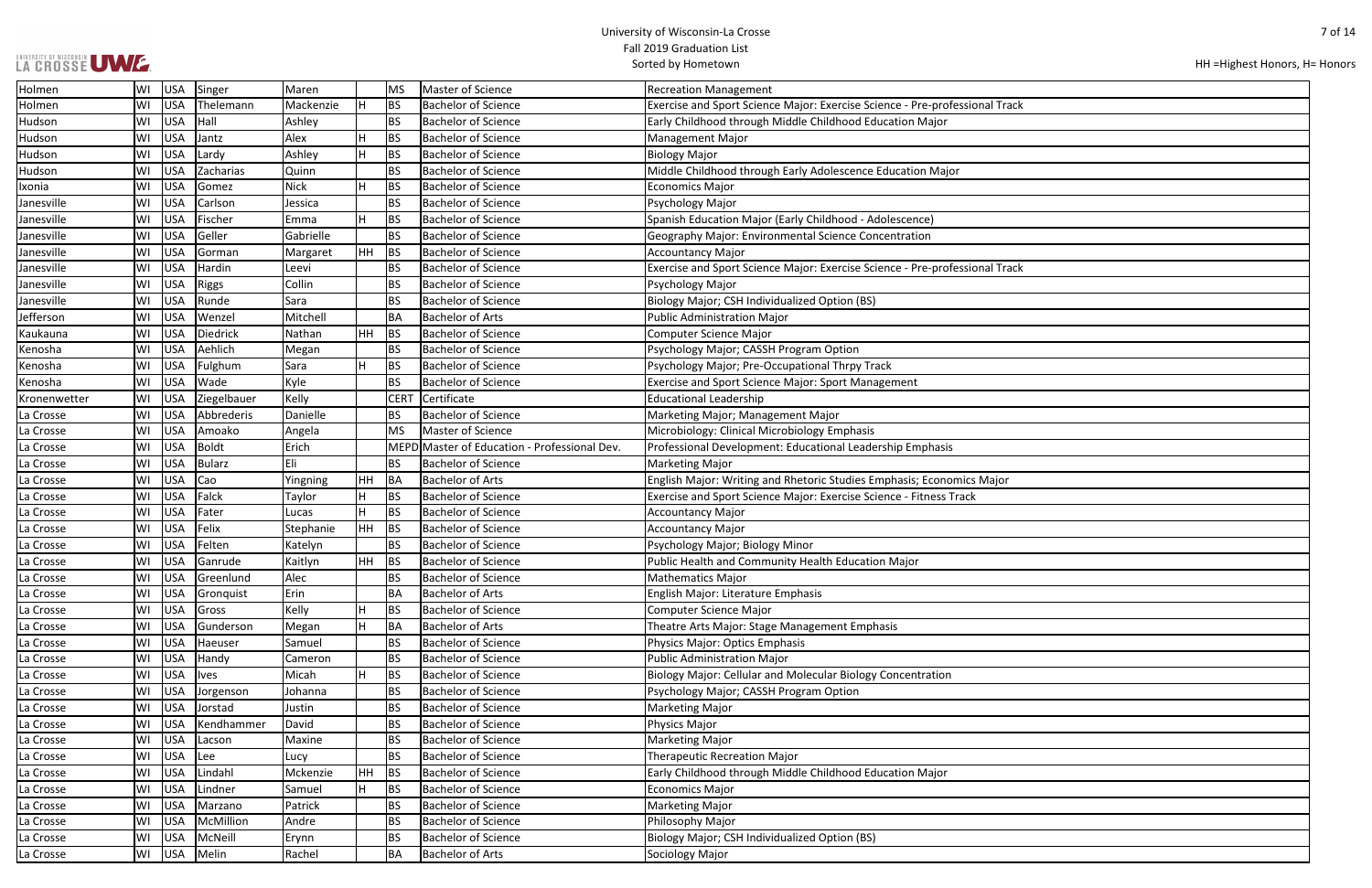|  |  | LA CROSSE UWE. |
|--|--|----------------|
|  |  |                |

| HH = Highest Honors, H = Honors |  |
|---------------------------------|--|
|---------------------------------|--|

| ı Major             |
|---------------------|
|                     |
|                     |
|                     |
|                     |
|                     |
| erformance Emphasis |
|                     |
|                     |
|                     |
|                     |
|                     |
|                     |
|                     |
| nication Emphasis   |
|                     |
|                     |
|                     |
|                     |
|                     |
|                     |
|                     |
| nication Emphasis   |
|                     |
|                     |
|                     |
|                     |
|                     |
|                     |
|                     |
|                     |
| r                   |
|                     |
|                     |
|                     |
|                     |
|                     |
|                     |
|                     |
|                     |
|                     |
|                     |
|                     |
| tion (BS)           |
| zed Option (BS)     |
|                     |
|                     |
|                     |
|                     |
|                     |

| La Crosse   | WI | USA        | Miller          | Kendal      | <b>HH</b> | BS          | <b>Bachelor of Science</b>                   | Marketing Major; Management Major                                                         |
|-------------|----|------------|-----------------|-------------|-----------|-------------|----------------------------------------------|-------------------------------------------------------------------------------------------|
| La Crosse   | WI | <b>USA</b> | Miller          | Morgan      | <b>HH</b> | <b>BS</b>   | <b>Bachelor of Science</b>                   | <b>Biology Major</b>                                                                      |
| La Crosse   | WI | <b>USA</b> | Miller          | Rebecca     | HH        | <b>BS</b>   | <b>Bachelor of Science</b>                   | Middle Childhood through Early Adolescence Education Major                                |
| La Crosse   | WI | <b>USA</b> | Noelke          | Frederick   |           | BS          | <b>Bachelor of Science</b>                   | Psychology Major                                                                          |
| La Crosse   | WI | <b>USA</b> | Nurnberger      | Joshua      |           | BS          | <b>Bachelor of Science</b>                   | Social Studies Education Major (Broad Field Option B); English Education Major            |
| La Crosse   | WI | <b>USA</b> | Olson           | Travis      | H         | <b>BS</b>   | <b>Bachelor of Science</b>                   | <b>Accountancy Major</b>                                                                  |
| La Crosse   | WI | <b>USA</b> | Opsahl          | Mekaela     |           | BS          | <b>Bachelor of Science</b>                   | Biology Major; Archaeological Studies Major                                               |
| La Crosse   | WI | <b>USA</b> | Ozcan           | Soriene     |           | BS          | <b>Bachelor of Science</b>                   | Psychology Major; CASSH Program Option                                                    |
| La Crosse   | WI | <b>USA</b> | Pagliarulo      | Elaina      | <b>HH</b> | <b>BS</b>   | <b>Bachelor of Science</b>                   | Psychology Major; Pre-Occupational Thrpy Track                                            |
| La Crosse   | WI | USA        | Pearson         | William     | H         | BA          | <b>Bachelor of Arts</b>                      | Theatre Arts Major: Design / Technical Emphasis; Theatre Arts Minor: Performance Emphasis |
| La Crosse   | WI | <b>USA</b> | Pierce          | Kyle        |           | BS          | <b>Bachelor of Science</b>                   | <b>Management Major</b>                                                                   |
| La Crosse   | WI | <b>USA</b> | Poppe           | Jacob       |           | BA          | <b>Bachelor of Arts</b>                      | Archaeological Studies Major                                                              |
| La Crosse   | WI | <b>USA</b> | Reiter          | Kevin       | H         | <b>BS</b>   | <b>Bachelor of Science</b>                   | <b>Biology Major: Environmental Science Concentration</b>                                 |
| La Crosse   | WI | <b>USA</b> | Rodriguez       | Alex        |           | BS          | <b>Bachelor of Science</b>                   | Exercise and Sport Science Major: Sport Management                                        |
| La Crosse   | WI | <b>USA</b> | Sandheinrich    | Madeline    |           | <b>MS</b>   | Master of Science                            | <b>Occupational Therapy</b>                                                               |
| La Crosse   | WI | <b>USA</b> | Sheard          | Sara        |           | BS          | <b>Bachelor of Science</b>                   | Early Childhood through Middle Childhood Education Major                                  |
| La Crosse   | WI | <b>USA</b> | Sierzant        | William     |           | BS          | <b>Bachelor of Science</b>                   | Communication Studies Major: Organizational and Professional Communication Emphasis       |
| La Crosse   | WI | <b>USA</b> | Sterba          | McHale      |           | <b>BS</b>   | <b>Bachelor of Science</b>                   | Psychology Major; Sociology Minor                                                         |
| La Crosse   | WI | <b>USA</b> | Tashner         | Benjamin    |           |             | MEPD Master of Education - Professional Dev. | Professional Development: Educational Leadership Emphasis                                 |
| La Crosse   | WI | <b>USA</b> | Tristano        | Brandon     |           | <b>BS</b>   | <b>Bachelor of Science</b>                   | Middle Childhood through Early Adolescence Education Major                                |
| La Crosse   | WI | <b>USA</b> | Valentine       | Faith       |           | BS          | <b>Bachelor of Science</b>                   | <b>Biology Education Major</b>                                                            |
| La Crosse   | WI | <b>USA</b> | Vuich           | Ross        | HH        | <b>BS</b>   | <b>Bachelor of Science</b>                   | <b>Finance Major</b>                                                                      |
| La Crosse   | WI | <b>USA</b> | Wanninger       | Brady       |           | BS          | <b>Bachelor of Science</b>                   | <b>Finance Major</b>                                                                      |
| La Crosse   | WI | <b>USA</b> | Washa           | Tore        |           | <b>BS</b>   | <b>Bachelor of Science</b>                   | Communication Studies Major: Organizational and Professional Communication Emphasis       |
| La Crosse   | WI | <b>USA</b> | Yakes           | Adam        | HH        | <b>BS</b>   | <b>Bachelor of Science</b>                   | Computer Science Major                                                                    |
| La Crosse   | WI | <b>USA</b> | Zadow           | Benjamin    |           | BS          | <b>Bachelor of Science</b>                   | Computer Science Major: Computer Engineering Technology Emphasis                          |
| La Crosse   | WI | <b>USA</b> | Zuhlke          | Alexis      |           | BS          | <b>Bachelor of Science</b>                   | Music Major: Choral Emphasis; Music Major: General Emphasis                               |
| Lake Geneva | WI | <b>USA</b> | Sontag          | Bryant      |           | BS          | <b>Bachelor of Science</b>                   | <b>Accountancy Major</b>                                                                  |
| Lancaster   | WI | USA        | Placke          | Katisha     |           | BS          | <b>Bachelor of Science</b>                   | Psychology Major; CASSH Program Option                                                    |
| Lena        | WI | <b>USA</b> | Waara           | Sarah       | H         | BA          | <b>Bachelor of Arts</b>                      | Communication Studies Major: Media Studies Emphasis                                       |
| Linden      | WI | <b>USA</b> | Kitelinger      | Kennedy     | H         | <b>BS</b>   | <b>Bachelor of Science</b>                   | <b>Management Major</b>                                                                   |
| Lisbon      | WI | USA        | Raymond         | Alix        | H         | BS          | <b>Bachelor of Science</b>                   | Biology Major: Biomedical Science Concentration; German Studies Major                     |
| Lodi        | WI | <b>USA</b> | <b>Furniss</b>  | Logan       |           | BS          | <b>Bachelor of Science</b>                   | <b>Economics Major</b>                                                                    |
| Lodi        | WI | <b>USA</b> | Lins            | Sarah       |           | <b>BS</b>   | <b>Bachelor of Science</b>                   | <b>Biology Major; CSH Individualized Option (BS)</b>                                      |
| Lodi        | WI | <b>USA</b> | Waterstradt     | Madison     |           | <b>BS</b>   | <b>Bachelor of Science</b>                   | <b>Biology Major</b>                                                                      |
| Loyal       | WI | USA        | Fulwiler        | Logan       |           | BS          | <b>Bachelor of Science</b>                   | Biology Major; CSH Individualized Option (BS)                                             |
| Luck        | WI | <b>USA</b> | Fjorden         | Hunter      |           | <b>BS</b>   | <b>Bachelor of Science</b>                   | <b>Physics Major: Business Concentration</b>                                              |
| Luck        | WI | <b>USA</b> | Lowe            | Jordan      |           | BS          | <b>Bachelor of Science</b>                   | <b>Economics Major</b>                                                                    |
| Madison     | WI | <b>USA</b> | Christensen     | Aaron       | H         | <b>BS</b>   | <b>Bachelor of Science</b>                   | Geography Major: Environmental Science Concentration;                                     |
| Madison     | WI | <b>USA</b> | Glad            | Stephanie   |           | <b>CERT</b> | Certificate                                  | <b>Educational Leadership</b>                                                             |
| Madison     | WI | USA        | Govek           | Mary        | H         | <b>BS</b>   | <b>Bachelor of Science</b>                   | Psychology Major; Biology Major                                                           |
| Madison     | WI | <b>USA</b> | Hexum           | Nickolas    |           | <b>BS</b>   | <b>Bachelor of Science</b>                   | Computer Science Major; CSH Individualized Option (BS)                                    |
| Madison     | WI | <b>USA</b> | Liegel          | Kyle        |           | BS          | <b>Bachelor of Science</b>                   | Biology Major: Biomedical Science Concentration; CSH Individualized Option (BS)           |
| Madison     | WI | <b>USA</b> | <b>Milovets</b> | Maximillian |           | <b>BS</b>   | <b>Bachelor of Science</b>                   | Computer Science Major: Embedded Systems Emphasis; CSH Individualized Option (BS)         |
| Madison     | WI | <b>USA</b> | Myhre           | Lillian     |           | BA          | <b>Bachelor of Arts</b>                      | Art Major; Sociology Minor                                                                |
| Madison     | WI | <b>USA</b> | Pedersen        | Autumn      |           | <b>BS</b>   | <b>Bachelor of Science</b>                   | <b>English Education Major</b>                                                            |
| Madison     | WI | <b>USA</b> | Phillips        | Joshua      |           | <b>BS</b>   | <b>Bachelor of Science</b>                   | Psychology Major                                                                          |
| Madison     | WI | <b>USA</b> | Van Ells        | Tessa       |           | BA          | <b>Bachelor of Arts</b>                      | English Major: Writing and Rhetoric Studies Emphasis                                      |
|             |    |            |                 |             |           |             |                                              |                                                                                           |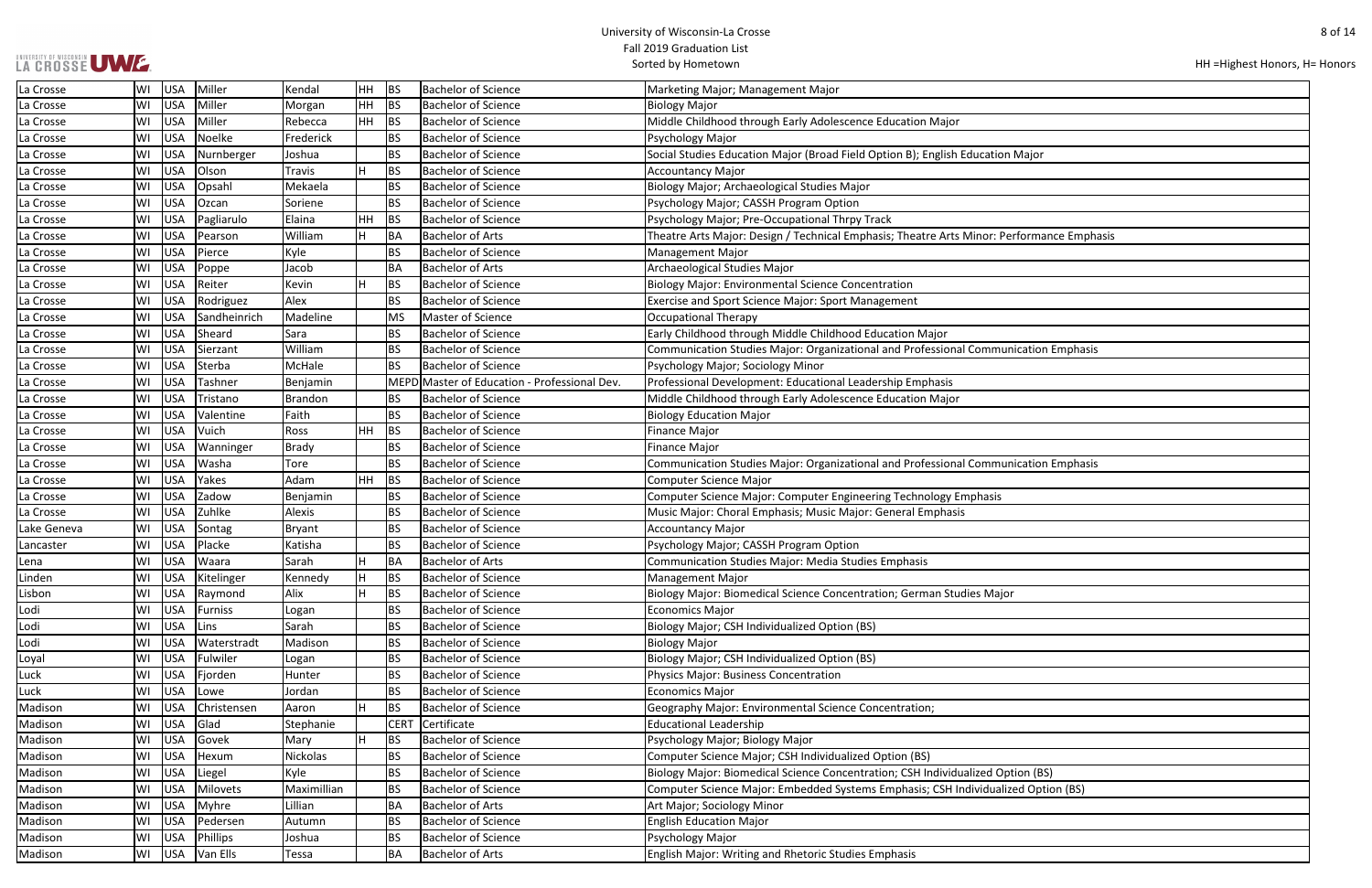| LA CROSSE UWE. |  |
|----------------|--|

| HH = Highest Honors, H = Honors |  |  |
|---------------------------------|--|--|
|---------------------------------|--|--|

| cal Science Concentration             |
|---------------------------------------|
|                                       |
|                                       |
|                                       |
|                                       |
|                                       |
|                                       |
|                                       |
|                                       |
|                                       |
|                                       |
|                                       |
|                                       |
| nication Emphasis                     |
|                                       |
|                                       |
|                                       |
| ack; Spanish Major                    |
| nication Emphasis                     |
|                                       |
|                                       |
|                                       |
|                                       |
|                                       |
|                                       |
|                                       |
|                                       |
|                                       |
|                                       |
|                                       |
|                                       |
|                                       |
|                                       |
| <b>Emphasis; CASSH Program Option</b> |
|                                       |
|                                       |
|                                       |
|                                       |
|                                       |
|                                       |
|                                       |
|                                       |

| Madison               | WI  | <b>USA</b> | Wolmutt      | Kyle        |    | <b>BS</b> | <b>Bachelor of Science</b> | Chemistry Major: ACS Certification; CSH Individualized Option (BS)                                |
|-----------------------|-----|------------|--------------|-------------|----|-----------|----------------------------|---------------------------------------------------------------------------------------------------|
| Manawa                | W١  | <b>USA</b> | Eklund       | Spencer     |    | <b>BS</b> | <b>Bachelor of Science</b> | Biology Education Major; General Science Education (Broad Field) Major                            |
| Manitowoc             | WI  | <b>USA</b> | Siebels      | Kenneth     |    | MS        | Master of Science          | <b>Occupational Therapy</b>                                                                       |
| Marathon              | lWI | <b>USA</b> | Sloan        | Chelsey     | HH | BS        | <b>Bachelor of Science</b> | Psychology Major; Geography Major                                                                 |
| Marshfield            | lwı | <b>USA</b> | Griepentrog  | Haley       |    | BS        | <b>Bachelor of Science</b> | Accountancy Major; Finance Major                                                                  |
| Marshfield            | lwı | <b>USA</b> | Holubets     | Ashley      |    | BS        | <b>Bachelor of Science</b> | <b>Accountancy Major; Finance Major</b>                                                           |
| Marshfield            | lWI | <b>USA</b> | Krokstrom    | Dana        | HH | BS        | <b>Bachelor of Science</b> | Early Childhood through Middle Childhood Education Major                                          |
| Marshfield            | WI  | <b>USA</b> | Sweet        | Lili        | H  | <b>BS</b> | <b>Bachelor of Science</b> | Psychology Major                                                                                  |
| Marshfield            | WI  | <b>USA</b> | White        | Cameron     |    | <b>BS</b> | <b>Bachelor of Science</b> | Information Systems Major                                                                         |
| Mazomanie             | lwı | <b>USA</b> | Brisky       | Ty          |    | BS        | <b>Bachelor of Science</b> | <b>Accountancy Major</b>                                                                          |
| Mazomanie             | lWI | <b>USA</b> | Sherwood     | Kaleena     |    | <b>BS</b> | <b>Bachelor of Science</b> | Microbiology Major: Biomedical Concentration; Biology Major: Biomedical Science Concentration     |
| Mazomanie             | lwı | <b>USA</b> | Wolfe        | Kourtney    |    | <b>BS</b> | <b>Bachelor of Science</b> | <b>Biology Major</b>                                                                              |
| Medford               | WI  | <b>USA</b> | Lindgren     | Jessica     |    | <b>MS</b> | Master of Science          | <b>Occupational Therapy</b>                                                                       |
| Menasha               | WI  | <b>USA</b> | Botten       | Emily       |    | <b>BS</b> | <b>Bachelor of Science</b> | <b>Biology Major</b>                                                                              |
| Menasha               | WI  | <b>USA</b> | Hickinbotham | Megan       |    | <b>BS</b> | <b>Bachelor of Science</b> | Geography Major: Environmental Science Concentration                                              |
| Menomonee Falls       | lWI | <b>USA</b> | Heitman      | Dana        |    | <b>BS</b> | <b>Bachelor of Science</b> | Communication Studies Major: Interpersonal Communication Emphasis                                 |
| Menomonie             | lwı | <b>USA</b> | Lindberg     | Brett       |    | <b>BS</b> | <b>Bachelor of Science</b> | <b>Marketing Major</b>                                                                            |
| Menomonie             | WI  | <b>USA</b> | Schlough     | Logan       |    | <b>BS</b> | <b>Bachelor of Science</b> | <b>Management Major</b>                                                                           |
| Menomonie             | lwı | <b>USA</b> | Vanasse      | Abigail     |    | BS        | <b>Bachelor of Science</b> | Management Major; Sociology Major                                                                 |
| Merrill               | WI  | <b>USA</b> | Beyer        | Haley       |    | BS        | <b>Bachelor of Science</b> | Psychology Major                                                                                  |
| Merrill               | WI  | <b>USA</b> | Klebenow     | Marissa     |    | <b>BS</b> | <b>Bachelor of Science</b> | <b>Accountancy Major</b>                                                                          |
| Merrill               | WI  | <b>USA</b> | Peterson     | <b>Nick</b> |    | <b>BS</b> | <b>Bachelor of Science</b> | Middle Childhood through Early Adolescence Education Major                                        |
| Merrill               | WI  | <b>USA</b> | Stubbe       | Miranda     |    | BA        | <b>Bachelor of Arts</b>    | Communication Studies Major: Organizational and Professional Communication Emphasis               |
| Middleton             | lwı | <b>USA</b> | Winters      | Ernest      |    | BS        | <b>Bachelor of Science</b> | Sociology Major; CASSH Program Option                                                             |
| Milladore             | lwı | <b>USA</b> | Yahnke       | Shannon     |    | BS        | <b>Bachelor of Science</b> | <b>Biology Major: Biomedical Science Concentration</b>                                            |
| Milton                | WI  | <b>USA</b> | Adam         | Chester     | H  | <b>BS</b> | <b>Bachelor of Science</b> | Microbiology Major                                                                                |
| Milton                | WI  | <b>USA</b> | Didelot      | Alexandra   |    | <b>BS</b> | <b>Bachelor of Science</b> | Exercise and Sport Science Major: Exercise Science - Pre-professional Track; Spanish Major        |
| Milwaukee             | WI  | <b>USA</b> | Gagliano     | Haley       |    | <b>BS</b> | <b>Bachelor of Science</b> | Communication Studies Major: Organizational and Professional Communication Emphasis               |
| Milwaukee             | lwı | <b>USA</b> | Gottlieb     | Matthew     | HH | BS        | <b>Bachelor of Science</b> | Microbiology Major: Biomedical Concentration                                                      |
| Milwaukee             | lWI | <b>USA</b> | Lesniewski   | Genevieve   |    | BS        | <b>Bachelor of Science</b> | Sociology Major                                                                                   |
| Milwaukee             | lWI | <b>USA</b> | Messer       | Ben         |    | <b>MS</b> | Master of Science          | Data Science                                                                                      |
| Milwaukee             | WI  | <b>USA</b> | Nettell      | Nicole      |    | BA        | <b>Bachelor of Arts</b>    | <b>English Major: Writing and Rhetoric Studies Emphasis</b>                                       |
| Milwaukee             | lWI | <b>USA</b> | Nienas       | Nicole      |    | <b>BS</b> | <b>Bachelor of Science</b> | Sociology Major                                                                                   |
| Milwaukee             | WI  | <b>USA</b> | Olig         | Claire      | H  | <b>BS</b> | <b>Bachelor of Science</b> | <b>Biology Major</b>                                                                              |
| Milwaukee             | lWI | <b>USA</b> | Paul         | Christopher | HH | BA        | <b>Bachelor of Arts</b>    | Political Science Major; Public Administration Major                                              |
| Milwaukee             | WI  | <b>USA</b> | Stamps       | Raven       |    | <b>BS</b> | <b>Bachelor of Science</b> | Psychology Major                                                                                  |
| Mindoro               | WI  | <b>USA</b> | Carpenter    | Marina      | HH | BS        | <b>Bachelor of Science</b> | Early Childhood through Middle Childhood Education Major                                          |
| Mindoro               | WI  | <b>USA</b> | Jessie       | Macy        |    | <b>BS</b> | <b>Bachelor of Science</b> | Exercise and Sport Science Major: Exercise Science - Fitness Track                                |
| Minocqua              | lWI | <b>USA</b> | Hoehle       | Samantha    |    | <b>MS</b> | Master of Science          | <b>Occupational Therapy</b>                                                                       |
| Monona                | WI  | <b>USA</b> | Davis        | Nicole      |    | BS        | <b>Bachelor of Science</b> | Recreation Management Major: Outdoor Recreation Emphasis                                          |
| Monroe                | WI  | <b>USA</b> | Hesgard      | Mackenzie   |    | BS        | <b>Bachelor of Science</b> | Psychology Major; Inclusive Recreation Minor                                                      |
| Monroe                | WI  | <b>USA</b> | Hill         | Megan       |    | <b>BS</b> | <b>Bachelor of Science</b> | Communication Studies Major: Organizational and Professional Comm. Emphasis; CASSH Program Optior |
| Mosinee               | WI  | <b>USA</b> | Drengler     | Madelynn    |    | BS        | <b>Bachelor of Science</b> | <b>Biology Major</b>                                                                              |
| <b>Mount Calvary</b>  | WI  | <b>USA</b> | Kulhanek     | Morgan      |    | BS        | <b>Bachelor of Science</b> | Political Science Major                                                                           |
| Mount Horeb           | lWI | <b>USA</b> | Quinn        | Ethan       |    | <b>BS</b> | <b>Bachelor of Science</b> | <b>Biology Major: Environmental Science Concentration</b>                                         |
| Mount Horeb           | WI  | <b>USA</b> | Zoske        | Dane        |    | <b>BS</b> | <b>Bachelor of Science</b> | Microbiology Major: Biomedical Concentration                                                      |
| Mount Pleasant        | lWI | <b>USA</b> | Hansche      | Bryce       |    | BS        | <b>Bachelor of Science</b> | Information Systems Major; Computer Science Major                                                 |
| <b>Mount Pleasant</b> | WI  | <b>USA</b> | Mazurek      | Mallory     |    | BS        | <b>Bachelor of Science</b> | Biology Major: Plant and Fungal Biology Concentration                                             |
|                       |     |            |              |             |    |           |                            |                                                                                                   |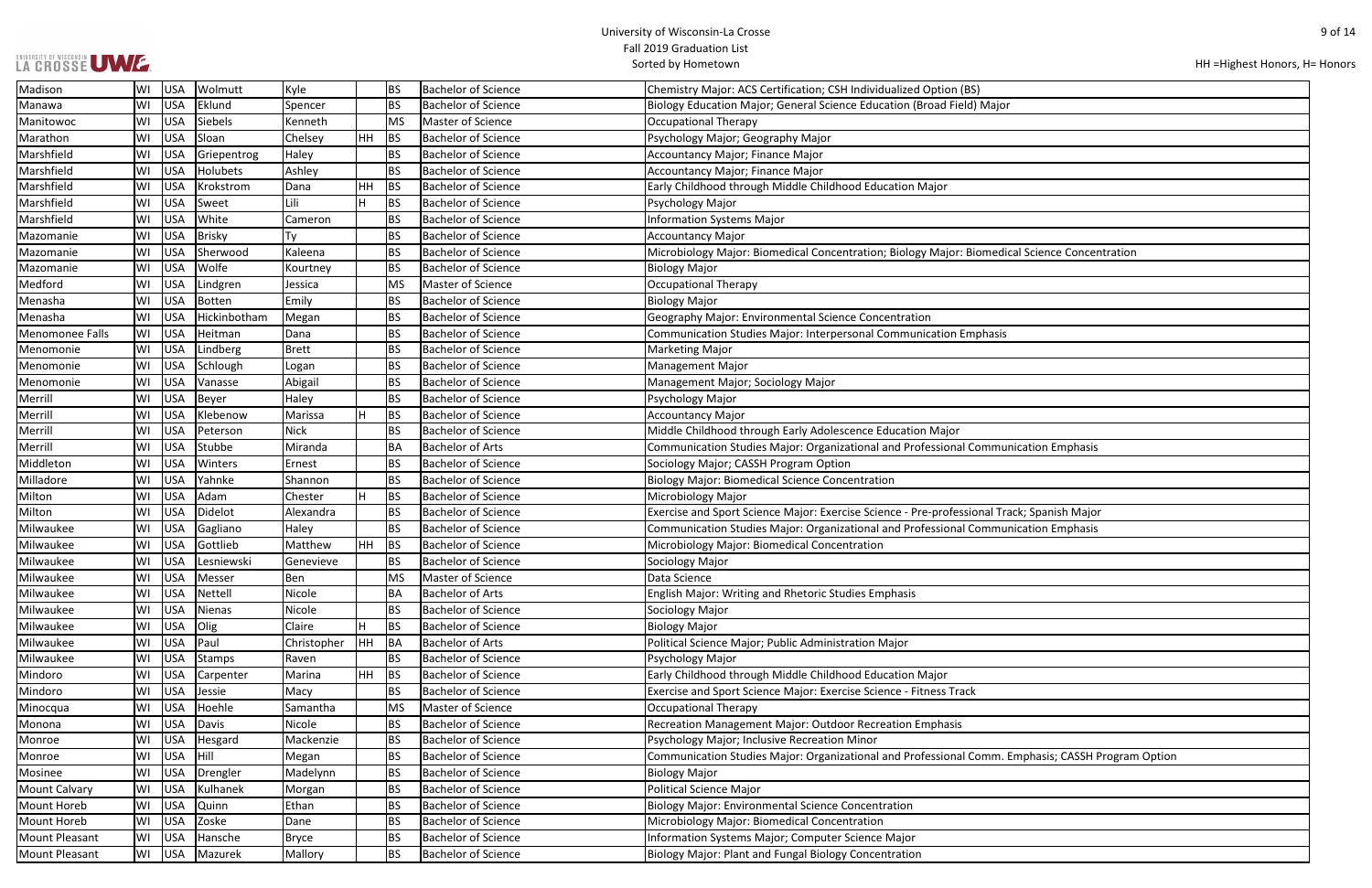|  |  | LA CROSSE UWE. |  |
|--|--|----------------|--|
|  |  |                |  |

| HH = Highest Honors, H = Honors |  |  |  |
|---------------------------------|--|--|--|
|---------------------------------|--|--|--|

| nication Emphasis                       |
|-----------------------------------------|
|                                         |
|                                         |
|                                         |
|                                         |
| ack                                     |
|                                         |
|                                         |
|                                         |
|                                         |
|                                         |
|                                         |
|                                         |
| ack                                     |
|                                         |
|                                         |
|                                         |
|                                         |
|                                         |
|                                         |
|                                         |
|                                         |
|                                         |
|                                         |
|                                         |
|                                         |
|                                         |
|                                         |
|                                         |
|                                         |
|                                         |
|                                         |
| nication Emphasis                       |
|                                         |
|                                         |
|                                         |
| and Professional Communication Emphasis |
|                                         |
|                                         |
|                                         |
|                                         |
|                                         |
|                                         |
|                                         |
|                                         |
|                                         |
|                                         |
|                                         |

| <b>Mount Pleasant</b> | WI | USA        | Pesch                | Sarah         |    | BS          | <b>Bachelor of Science</b> | <b>Marketing Major</b>                                                                                       |
|-----------------------|----|------------|----------------------|---------------|----|-------------|----------------------------|--------------------------------------------------------------------------------------------------------------|
| <b>Mount Pleasant</b> | WI | <b>USA</b> | Sorensen             | Sara          |    | <b>BS</b>   | Bachelor of Science        | Early Childhood through Middle Childhood Education Major                                                     |
| Mukwonago             | WI | <b>USA</b> | Wilber               | Natalie       | HH | BS          | <b>Bachelor of Science</b> | Health and Wellness Management Major                                                                         |
| Muskego               | WI | <b>USA</b> | <b>Birkle</b>        | David         |    | <b>BS</b>   | <b>Bachelor of Science</b> | Communication Studies Major: Organizational and Professional Communication Emphasis                          |
| Necedah               | WI | <b>USA</b> | Brown                | Matthew       |    | <b>BS</b>   | Bachelor of Science        | Geography Major: Geographic Information Science Concentration                                                |
| Neenah                | WI | USA        | Doberstein           | Madeline      |    | <b>MS</b>   | Master of Science          | <b>Medical Dosimetry</b>                                                                                     |
| Neenah                | WI | <b>USA</b> | Mitchell             | <b>Kris</b>   |    | <b>BS</b>   | <b>Bachelor of Science</b> | Biology Major; CSH Individualized Option (BS)                                                                |
| Neillsville           | WI | <b>USA</b> | Rueth                | Krista        | Н  | BS          | <b>Bachelor of Science</b> | Early Childhood through Middle Childhood Education Major                                                     |
| Nelson                | WI | <b>USA</b> | Fagerland            | Bailey        |    | <b>BS</b>   | <b>Bachelor of Science</b> | Exercise and Sport Science Major: Exercise Science - Pre-professional Track                                  |
| Nelson                | WI | <b>USA</b> | Johnson              | Megan         |    | <b>BS</b>   | <b>Bachelor of Science</b> | Psychology Major                                                                                             |
| <b>New Auburn</b>     | WI | <b>USA</b> | Melberg              | Wade          |    | l BS        | <b>Bachelor of Science</b> | <b>Finance Major</b>                                                                                         |
| <b>New Berlin</b>     | WI | <b>USA</b> | <b>Behm</b>          | Tyler         |    | <b>BS</b>   | <b>Bachelor of Science</b> | Communication Studies Major: Broadcast and Digital Media Emphasis                                            |
| <b>New Berlin</b>     | WI | <b>USA</b> | Crubaugh             | Taylor        | HН | BS          | <b>Bachelor of Science</b> | Middle Childhood through Early Adolescence Education Major                                                   |
| <b>New Berlin</b>     | WI | <b>USA</b> | Quirk                | Brooke        |    | <b>BS</b>   | <b>Bachelor of Science</b> | <b>Therapeutic Recreation Major</b>                                                                          |
| <b>New Berlin</b>     | WI | <b>USA</b> | <b>Skoufis</b>       | Magdalini     | Iн | BS          | Bachelor of Science        | Middle Childhood through Early Adolescence Education Major                                                   |
| New Franken           | WI | <b>USA</b> | Smith                | <b>Brooke</b> |    | <b>BS</b>   | <b>Bachelor of Science</b> | Exercise and Sport Science Major: Exercise Science - Pre-professional Track                                  |
| New London            | WI | <b>USA</b> | Dey                  | Kaitlyn       |    | BA          | <b>Bachelor of Arts</b>    | Spanish Major                                                                                                |
| New London            | WI | USA        | Luebeck              | Ashley        |    | <b>BS</b>   | <b>Bachelor of Science</b> | Sociology Major                                                                                              |
| New London            | WI | <b>USA</b> | Vanden Boogard Tyler |               | HH | BS          | <b>Bachelor of Science</b> | <b>Biology Major</b>                                                                                         |
| <b>Oak Creek</b>      | WI | <b>USA</b> | Duchniak             | Hailey        |    | BS          | <b>Bachelor of Science</b> | Early Childhood through Middle Childhood Education Major                                                     |
| <b>Oak Creek</b>      | WI | <b>USA</b> | Flagge               | Alyssa        |    | BS          | <b>Bachelor of Science</b> | <b>Biology Major</b>                                                                                         |
| <b>Oak Creek</b>      | WI | <b>USA</b> | McClain              | Mariah        |    | <b>BS</b>   | <b>Bachelor of Science</b> | <b>Biology Major</b>                                                                                         |
| <b>Oak Creek</b>      | WI | <b>USA</b> | Medrow               | Jack          |    | <b>BS</b>   | <b>Bachelor of Science</b> | <b>Marketing Major</b>                                                                                       |
| Oconomowoc            | WI | <b>USA</b> | Crawford             | Alexis        |    | <b>BS</b>   | <b>Bachelor of Science</b> | <b>Biology Major</b>                                                                                         |
| Oconomowoc            | WI | <b>USA</b> | Finco                | Margaret      | H  | BS          | <b>Bachelor of Science</b> | Public Health and Community Health Education Major                                                           |
| Oconomowoc            | WI | <b>USA</b> | Martinez             | Noah          |    | <b>BS</b>   | <b>Bachelor of Science</b> | <b>Biology Major: Biomedical Science Concentration</b>                                                       |
| Oconomowoc            | WI | <b>USA</b> | Schoenbeck           | Ashley        |    | <b>BS</b>   | <b>Bachelor of Science</b> | Therapeutic Recreation Major                                                                                 |
| Oconto Falls          | WI | <b>USA</b> | <b>Brasier</b>       | Sabrina       |    | <b>BS</b>   | <b>Bachelor of Science</b> | <b>Biology Major</b>                                                                                         |
| <b>Omro</b>           | WI | <b>USA</b> | Cady                 | Montana       |    | <b>BS</b>   | <b>Bachelor of Science</b> | <b>Marketing Major</b>                                                                                       |
| Omro                  | WI | <b>USA</b> | Gitter               | Chandler      |    | l BS        | <b>Bachelor of Science</b> | <b>Finance Major</b>                                                                                         |
| Omro                  | WI | USA        | Jones                | Ross          |    | BS          | <b>Bachelor of Science</b> | Music Major: Instrumental Emphasis                                                                           |
| Omro                  | WI | USA        | Knight               | Margaret      |    | <b>BS</b>   | <b>Bachelor of Science</b> | <b>Biology Major</b>                                                                                         |
| Omro                  | WI | <b>USA</b> | Purtell              | Nathan        |    | <b>BS</b>   | <b>Bachelor of Science</b> | <b>Biology Major: Aquatic Science Concentration</b>                                                          |
| Onalaska              | WI | <b>USA</b> | Bentzen              | Kylie         |    | <b>BS</b>   | Bachelor of Science        | Communication Studies Major: Organizational and Professional Communication Emphasis                          |
| Onalaska              | WI | <b>USA</b> | <b>Bluske</b>        | Tyler         |    | <b>BS</b>   | <b>Bachelor of Science</b> | Sociology Major                                                                                              |
| Onalaska              | WI | <b>USA</b> | <b>Burke</b>         | Abigail       |    | <b>BS</b>   | <b>Bachelor of Science</b> | <b>Marketing Major</b>                                                                                       |
| Onalaska              | WI | USA        | Guepfer              | Kyle          |    | <b>CERT</b> | Certificate                | <b>Reading Teacher</b>                                                                                       |
| Onalaska              | WI | <b>USA</b> | Holden               | Max           |    | BS          | <b>Bachelor of Science</b> | English Education Major; Communication Studies Major: Organizational and Professional Communication Emphasis |
| Onalaska              | WI | <b>USA</b> | Newsted              | Kerstin       |    | <b>BS</b>   | <b>Bachelor of Science</b> | Early Childhood through Middle Childhood Education Major                                                     |
| Onalaska              | WI | <b>USA</b> | Sharp                | Katie         |    | BA          | <b>Bachelor of Arts</b>    | Sociology Major                                                                                              |
| Onalaska              | WI | <b>USA</b> | Strelow              | Kristi        |    | MS          | Master of Science          | <b>Community Health Education</b>                                                                            |
| Onalaska              | WI | <b>USA</b> | Tordoff              | Liz           |    | <b>CERT</b> | Certificate                | <b>Reading Teacher</b>                                                                                       |
| Onalaska              | WI | <b>USA</b> | VanderZee            | Samuel        |    | BS          | <b>Bachelor of Science</b> | <b>Mathematics Major</b>                                                                                     |
| Onalaska              | WI | <b>USA</b> | Vian                 | Chance        |    | <b>BS</b>   | <b>Bachelor of Science</b> | <b>Exercise and Sport Science Major: Physical Education</b>                                                  |
|                       |    | <b>USA</b> | Volm                 | Abby          |    | <b>BS</b>   | <b>Bachelor of Science</b> |                                                                                                              |
| Onalaska<br>Onalaska  | WI |            | Watt                 | Alex          |    |             | <b>Bachelor of Science</b> | Sociology Major                                                                                              |
|                       | WI | <b>USA</b> |                      |               |    | <b>BS</b>   | <b>Bachelor of Science</b> | <b>Computer Science Major: Computer Engineering Technology Emphasis</b>                                      |
| Onalaska              | WI | <b>USA</b> | Xiong                | Peter         |    | <b>BS</b>   |                            | Sociology Major                                                                                              |
| Ontario               | WI | USA        | Olsen                | Rebecca       |    | BS          | <b>Bachelor of Science</b> | <b>Management Major</b>                                                                                      |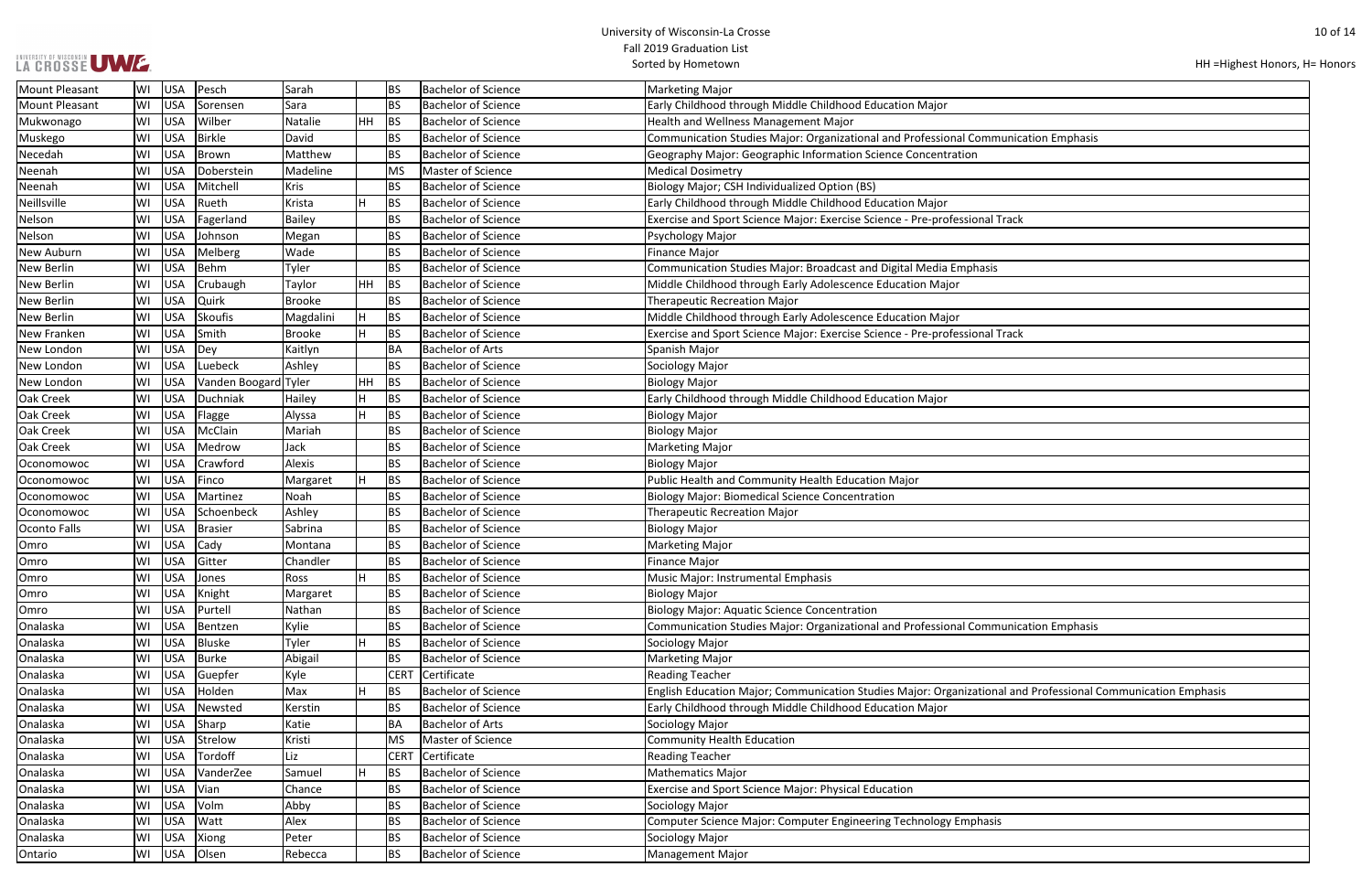|  |  |  | LA CROSSE UWE. |
|--|--|--|----------------|

| HH = Highest Honors, H = Honors |  |  |
|---------------------------------|--|--|
|---------------------------------|--|--|

| n Major                        |
|--------------------------------|
|                                |
|                                |
|                                |
| nication Emphasis              |
|                                |
| nication Emphasis              |
|                                |
|                                |
|                                |
|                                |
|                                |
|                                |
|                                |
|                                |
|                                |
|                                |
|                                |
|                                |
|                                |
|                                |
|                                |
|                                |
|                                |
|                                |
| ack                            |
|                                |
| Emphasis; CASSH Program Option |
|                                |
|                                |
|                                |
|                                |

| Oregon           | WI | Baryenbruch<br><b>USA</b>     | Carol         |     | <b>BS</b>   | <b>Bachelor of Science</b> | <b>Biology Major</b>                                                                              |
|------------------|----|-------------------------------|---------------|-----|-------------|----------------------------|---------------------------------------------------------------------------------------------------|
| Oregon           | WI | <b>USA</b><br><b>Kissling</b> | Peter         |     | <b>BS</b>   | <b>Bachelor of Science</b> | Psychology Major; Coaching Competitive Athletics Concentration                                    |
| Oregon           | WI | <b>USA</b><br>Schmitt         | Abby          | H   | BS          | <b>Bachelor of Science</b> | Middle Childhood through Early Adolescence Education Major                                        |
| Oshkosh          | WI | <b>USA</b><br>Edwards         | Kaylie        |     | <b>BS</b>   | <b>Bachelor of Science</b> | Biology Major; Spanish Major                                                                      |
| Oshkosh          | WI | <b>USA</b><br>Luebke          | Jason         |     | <b>BS</b>   | <b>Bachelor of Science</b> | Marketing Major; Sustainable Business Minor                                                       |
| Oshkosh          | WI | <b>USA</b><br>Nelson          | Allison       |     | <b>BS</b>   | <b>Bachelor of Science</b> | Psychology Major                                                                                  |
| Pardeeville      | WI | <b>USA</b><br>Mrozek          | Erin          | HH  | BS          | <b>Bachelor of Science</b> | Health and Wellness Management Major                                                              |
| Pardeeville      | WI | <b>USA</b><br>Schelvan        | Ferrin        |     | BS          | <b>Bachelor of Science</b> | <b>Marketing Major</b>                                                                            |
| Park Falls       | WI | <b>USA</b><br>Belanger        | Samuel        |     | <b>BS</b>   | <b>Bachelor of Science</b> | Sociology Major                                                                                   |
| Park Falls       | WI | <b>USA</b><br>Homann          | Michelle      | HH  | BS          | <b>Bachelor of Science</b> | <b>Biology Major: Environmental Science Concentration</b>                                         |
| Pepin            | WI | <b>USA</b><br>Meixner         | Kayla         |     | <b>MS</b>   | Master of Science          | <b>Occupational Therapy</b>                                                                       |
| Pewaukee         | WI | <b>USA</b><br>Krueger         | Jacob         |     | <b>BS</b>   | <b>Bachelor of Science</b> | <b>Marketing Major</b>                                                                            |
| Pewaukee         | WI | <b>USA</b><br>Mulock          | Delaney       | HH  | BS          | <b>Bachelor of Science</b> | Exercise and Sport Science Major: Exercise Science - Fitness Track                                |
| Pewaukee         | WI | <b>USA</b><br>Pilecky         | Mindy         |     | <b>CERT</b> | Certificate                | <b>Educational Leadership</b>                                                                     |
| Pewaukee         | WI | <b>USA</b><br>Quartaroli      | Allison       | HH  | BS          | <b>Bachelor of Science</b> | Middle Childhood through Early Adolescence Education Major                                        |
| <b>Phillips</b>  | WI | <b>USA</b><br>Lemke           | Jacob         |     | <b>BS</b>   | <b>Bachelor of Science</b> | Biology Education Major; CSH Individualized Option (BS)                                           |
| Pittsville       | WI | <b>USA</b><br><b>Sturgis</b>  | Jenna         |     | <b>MS</b>   | Master of Science          | <b>Occupational Therapy</b>                                                                       |
| Plover           | WI | <b>USA</b><br>Anderson        | Samuel        |     | <b>BS</b>   | <b>Bachelor of Science</b> | Social Studies Education Major (Broad Field Option A); History Education Major                    |
| Plover           | WI | <b>USA</b><br>Mitch           | Kaylee        |     | <b>MS</b>   | Master of Science          | <b>Occupational Therapy</b>                                                                       |
| Plover           | WI | <b>USA</b><br>Schrank         | Thomas        |     | <b>BS</b>   | <b>Bachelor of Science</b> | <b>Finance Major</b>                                                                              |
| Plymouth         | WI | <b>USA</b><br>Bocchini        | Dominic       |     | <b>BS</b>   | <b>Bachelor of Science</b> | Accountancy Major; Finance Major                                                                  |
| Plymouth         | WI | <b>USA</b><br>Francis         | Paul          |     | <b>BS</b>   | <b>Bachelor of Science</b> | Communication Studies Major: Organizational and Professional Communication Emphasis               |
| Plymouth         | WI | <b>USA</b><br>Klemme          | Caitlyn       | Н   | <b>BS</b>   | <b>Bachelor of Science</b> | Psychology Major                                                                                  |
| Plymouth         | WI | <b>USA</b><br>Roelse          | Danielle      | HH  | BA          | <b>Bachelor of Arts</b>    | Communication Studies Major: Organizational and Professional Communication Emphasis               |
| Port Washington  | WI | <b>USA</b><br>Frey            | Allyson       |     | <b>BS</b>   | <b>Bachelor of Science</b> | Middle Childhood through Early Adolescence Education Major                                        |
| Port Washington  | WI | <b>USA</b><br>Plier           | <b>Blake</b>  |     | <b>BS</b>   | <b>Bachelor of Science</b> | Accountancy Major; Finance Major                                                                  |
| Portage          | WI | <b>USA</b><br><b>Hicks</b>    | Lydia         | HH  | BS          | <b>Bachelor of Science</b> | <b>Art Education Major</b>                                                                        |
| Portage          | WI | <b>USA</b><br>Hintze          | Justin        |     | <b>BS</b>   | <b>Bachelor of Science</b> | Management Major                                                                                  |
| Portage          | WI | <b>USA</b><br>Larkin          | Emma          |     | <b>MS</b>   | Master of Science          | <b>Occupational Therapy</b>                                                                       |
| Portage          | WI | <b>USA</b><br>Luedeman        | Dana          |     | <b>BS</b>   | <b>Bachelor of Science</b> | <b>Therapeutic Recreation Major</b>                                                               |
| Portage          | WI | <b>USA</b><br>Witt            | Hunter        |     | <b>BS</b>   | <b>Bachelor of Science</b> | <b>Management Major</b>                                                                           |
| Poynette         | WI | Sandstrom<br><b>USA</b>       | Jenna         | HH. | BA          | <b>Bachelor of Arts</b>    | Sociology Major; Spanish Major                                                                    |
| Poynette         | WI | <b>USA</b><br>Wakefield       | Samuel        |     | <b>BS</b>   | <b>Bachelor of Science</b> | <b>Finance Major</b>                                                                              |
| Prairie du Chien | WI | <b>USA</b><br>Pedretti        | Morgan        |     | <b>BS</b>   | <b>Bachelor of Science</b> | Psychology Major                                                                                  |
| Prairie du Chien | WI | <b>USA</b><br>Schickert       | Ryan          |     | <b>BS</b>   | <b>Bachelor of Science</b> | <b>Finance Major</b>                                                                              |
| Racine           | WI | <b>USA</b><br>Avila           | Lauren        |     | <b>BS</b>   | <b>Bachelor of Science</b> | <b>Biology Major</b>                                                                              |
| Racine           | WI | <b>USA</b><br>Ayala           | Jenna         |     | <b>BS</b>   | <b>Bachelor of Science</b> | Psychology Major                                                                                  |
| Racine           | WI | <b>USA</b><br>Rittgers        | Katherine     | HH  | BS          | <b>Bachelor of Science</b> | Middle Childhood through Early Adolescence Education Major                                        |
| Readstown        | WI | <b>USA</b><br>Theodore        | Bria          |     | <b>BS</b>   | <b>Bachelor of Science</b> | <b>Biology Major: Biomedical Science Concentration</b>                                            |
| Readstown        | WI | <b>USA</b><br>Theodore        | Briannae      |     | <b>BS</b>   | <b>Bachelor of Science</b> | <b>Biology Major: Biomedical Science Concentration</b>                                            |
| Reedsburg        | WI | <b>USA</b><br>Westerwelle     | Garett        |     | <b>BS</b>   | <b>Bachelor of Science</b> | Psychology Major; CASSH Program Option                                                            |
| Reedsville       | WI | <b>USA</b><br>Brandl          | Lauren        |     | <b>MS</b>   | Master of Science          | <b>Medical Dosimetry</b>                                                                          |
| Rhinelander      | WI | <b>USA</b><br>Fix             | Lucas         |     | <b>BS</b>   | <b>Bachelor of Science</b> | Exercise and Sport Science Major: Exercise Science - Pre-professional Track                       |
| Rhinelander      | WI | <b>USA</b><br>Persike         | <b>Brevin</b> | H   | BA          | <b>Bachelor of Arts</b>    | <b>English Major: Rhetoric and Writing Emphasis</b>                                               |
| <b>Rib Lake</b>  | WI | <b>USA</b><br>Reinhardt       | Jerry         |     | <b>BS</b>   | <b>Bachelor of Science</b> | Communication Studies Major: Organizational and Professional Comm. Emphasis; CASSH Program Optior |
| <b>Rice Lake</b> | WI | <b>USA</b><br>Martinson       | Christopher   |     | <b>MS</b>   | Master of Science          | <b>Clinical Exercise Physiology</b>                                                               |
| Rice Lake        | WI | <b>USA</b><br>Shearrow        | Andrew        |     | <b>BS</b>   | <b>Bachelor of Science</b> | <b>International Business Major</b>                                                               |
| Richfield        | WI | USA Schmidt                   | Cassidy       | HH  | $\vert$ BA  | <b>Bachelor of Arts</b>    | <b>Public Administration Major</b>                                                                |
|                  |    |                               |               |     |             |                            |                                                                                                   |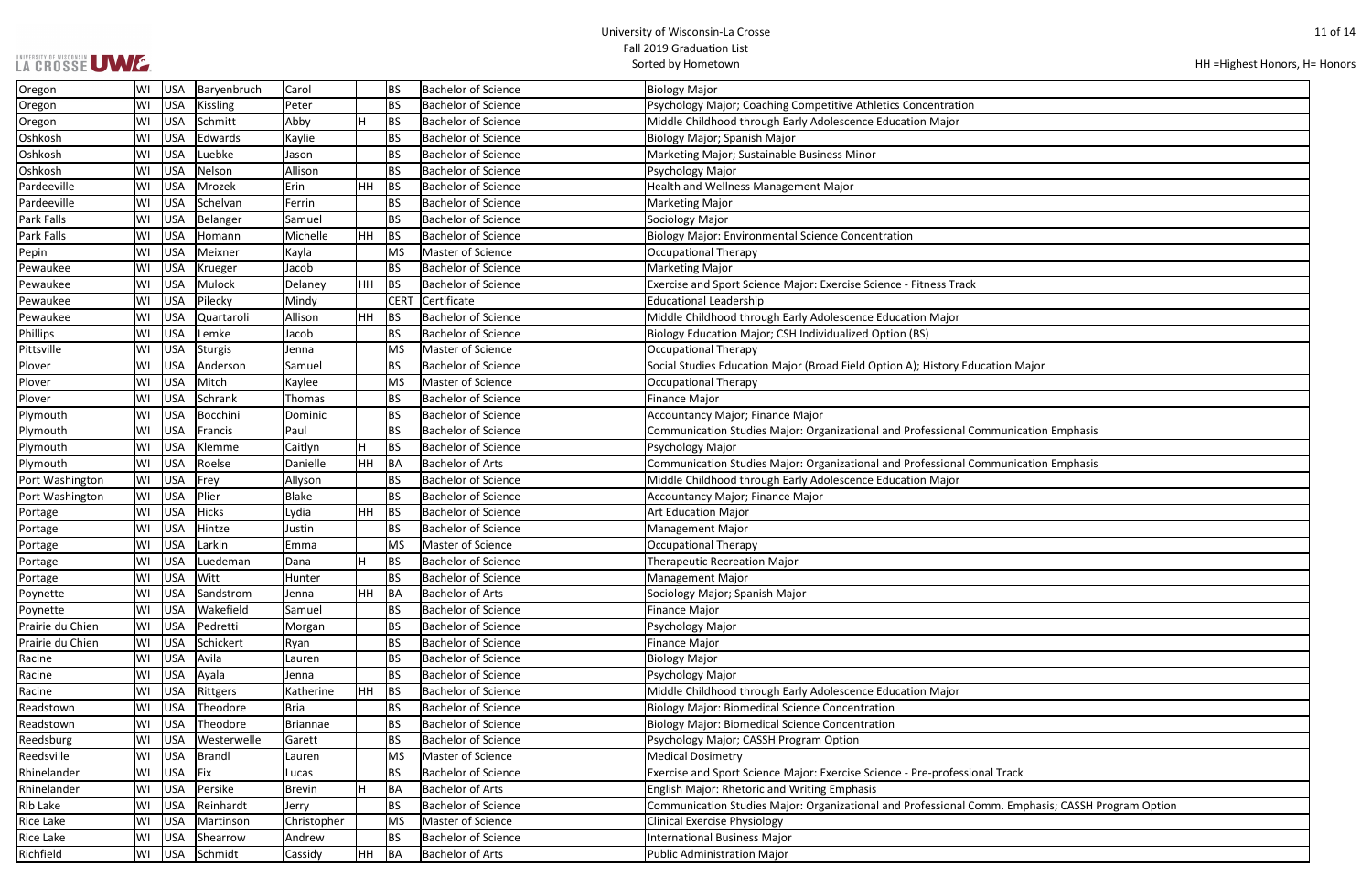# UNIVERSITY OF WISCONSIN UWWF.

HH =Highest Honors, H= Honors

| rofessional Communication Emphasis |
|------------------------------------|
|                                    |
|                                    |
|                                    |
|                                    |
|                                    |
|                                    |
|                                    |
|                                    |
|                                    |
|                                    |
|                                    |
|                                    |
|                                    |
|                                    |
|                                    |
|                                    |
|                                    |
|                                    |
|                                    |
|                                    |
|                                    |
| otion (BS)                         |
|                                    |
|                                    |
|                                    |
|                                    |
| r                                  |
|                                    |
|                                    |
|                                    |
|                                    |
|                                    |
|                                    |
|                                    |
|                                    |
|                                    |
|                                    |
|                                    |
|                                    |
|                                    |
|                                    |
|                                    |
| ack                                |
|                                    |
|                                    |
|                                    |
|                                    |
|                                    |
|                                    |
|                                    |
|                                    |
|                                    |
|                                    |
|                                    |
|                                    |
|                                    |
|                                    |

| <b>Richland Center</b> | lWI | USA        | Johnson    | Jaide     | H              | BS          | Bachelor of Science                          | Early Childhood through Middle Childhood Education Major                                              |
|------------------------|-----|------------|------------|-----------|----------------|-------------|----------------------------------------------|-------------------------------------------------------------------------------------------------------|
| <b>Richland Center</b> | WI  | <b>USA</b> | Smyth      | Janessa   | HH.            | <b>BS</b>   | <b>Bachelor of Science</b>                   | Sociology Major                                                                                       |
| Ripon                  | WI  | <b>USA</b> | Kasper     | Caleb     |                | <b>BS</b>   | <b>Bachelor of Science</b>                   | <b>Biology Major: Plant and Fungal Biology Concentration</b>                                          |
| <b>River Falls</b>     | WI  | <b>USA</b> | Harrington | Abby      | H              | <b>BS</b>   | <b>Bachelor of Science</b>                   | <b>Marketing Major</b>                                                                                |
| Roberts                | WI  | <b>USA</b> | Dumont     | Benjamin  | HH.            | <b>BS</b>   | <b>Bachelor of Science</b>                   | Psychology Major; Communication Studies Major: Organizational and Professional Communication Emphasis |
| Rothschild             | WI  | <b>USA</b> | Gagas      | Jori      |                | <b>BS</b>   | <b>Bachelor of Science</b>                   | <b>Biology Major</b>                                                                                  |
| Salem                  | WI  | <b>USA</b> | Brown      | Madeline  | HH             | <b>BS</b>   | <b>Bachelor of Science</b>                   | <b>Biology Major: Biomedical Science Concentration</b>                                                |
| Sauk City              | WI  | <b>USA</b> | Frosch     | Bryan     |                | <b>BS</b>   | <b>Bachelor of Science</b>                   | Finance Major                                                                                         |
| Sauk City              | WI  | <b>USA</b> | Lamberty   | Kristin   |                | <b>BS</b>   | <b>Bachelor of Science</b>                   | <b>Marketing Major</b>                                                                                |
| Sauk City              | WI  | <b>USA</b> | Statz      | Alexandra |                | <b>BS</b>   | <b>Bachelor of Science</b>                   | <b>Management Major</b>                                                                               |
| Schofield              | WI  | <b>USA</b> | Coates     | Emily     |                | <b>MS</b>   | Master of Science                            | <b>Occupational Therapy</b>                                                                           |
| Shawano                | WI  | <b>USA</b> | Hahn       | Bailie    |                | <b>BS</b>   | <b>Bachelor of Science</b>                   | Early Childhood through Middle Childhood Education Major                                              |
| Shawano                | WI  | <b>USA</b> | Hintz      | Dylan     | H              | <b>BS</b>   | <b>Bachelor of Science</b>                   | Early Childhood through Middle Childhood Education Major                                              |
| Shawano                | WI  | <b>USA</b> | Schulz     | Michael   |                | MS          | Master of Science                            | Data Science                                                                                          |
| Shawano                | WI  | USA        | Wiegand    | Bryce     |                | <b>BS</b>   | <b>Bachelor of Science</b>                   | Sociology Major                                                                                       |
| Sheboygan              | WI  | <b>USA</b> | Ayers      | Samantha  |                | <b>BS</b>   | <b>Bachelor of Science</b>                   | Marketing Major; Art Major                                                                            |
| Sheboygan              | WI  | <b>USA</b> | Matula     | Skye      |                | <b>BS</b>   | <b>Bachelor of Science</b>                   | <b>Biology Major: Biomedical Science Concentration</b>                                                |
| Sheboygan              | WI  | <b>USA</b> | Post       | Dana      |                | <b>BS</b>   | <b>Bachelor of Science</b>                   | Psychology Major                                                                                      |
| Sheboygan Falls        | WI  | <b>USA</b> | Miller     | Andrew    |                | BS          | <b>Bachelor of Science</b>                   | History Major: Public and Policy History Emphasis                                                     |
| Sobieski               | WI  | <b>USA</b> | Maronek    | Jennifer  |                | <b>MS</b>   | Master of Science                            | Occupational Therapy                                                                                  |
| Sparta                 | WI  | <b>USA</b> | Hinz       | Melanie   | HH.            | BS          | <b>Bachelor of Science</b>                   | Early Childhood through Middle Childhood Education Major                                              |
| Sparta                 | WI  | <b>USA</b> | Molland    | Mason     |                | <b>BS</b>   | <b>Bachelor of Science</b>                   | Biology Major: Biomedical Science Concentration; CSH Individualized Option (BS)                       |
| Sparta                 | WI  | <b>USA</b> | Pieper     | Hayden    |                | BA          | <b>Bachelor of Arts</b>                      | History Major: World History Emphasis                                                                 |
| Sparta                 | WI  | USA        | Reed       | Melanie   |                | <b>BS</b>   | <b>Bachelor of Science</b>                   | Social Studies Education Major (Broad Field Option B)                                                 |
| Sparta                 | WI  | <b>USA</b> | Simpson    | Theresa   |                | <b>MS</b>   | Master of Science                            | <b>Biology: Environmental Science Concentration</b>                                                   |
| <b>Star Prairie</b>    | WI  | <b>USA</b> | Berger     | Noah      |                | <b>BS</b>   | <b>Bachelor of Science</b>                   | Biology Education Major; General Science Education (Broad Field) Major                                |
| <b>Stevens Point</b>   | WI  | <b>USA</b> | Lawlis     | John      | H              | BA          | <b>Bachelor of Arts</b>                      | Political Science Major; Public Administration Major                                                  |
| <b>Stevens Point</b>   | WI  | <b>USA</b> | Rechner    | Mackenzie | $\overline{H}$ | <b>BS</b>   | <b>Bachelor of Science</b>                   | <b>Exercise and Sport Science Major: Physical Education</b>                                           |
| Stoddard               | WI  | USA        | Baumgardt  | Hunter    | H              | BA          | <b>Bachelor of Arts</b>                      | Communication Studies Major: Broadcast and Digital Media Emphasis                                     |
| Stoddard               | WI  | <b>USA</b> | Harbst     | Ryan      |                | <b>BS</b>   | <b>Bachelor of Science</b>                   | Finance Major                                                                                         |
| Stoddard               | WI  | <b>USA</b> | Kilmer     | Travis    |                | <b>MS</b>   | Master of Science                            | <b>Medical Dosimetry</b>                                                                              |
| Stoughton              | WI  |            | USA Nelson | Mara      |                | BS          | <b>Bachelor of Science</b>                   | Biology Major: Biomedical Science Concentration                                                       |
| Stoughton              | WI  | <b>USA</b> | Talbert    | Josephine | $\overline{H}$ | <b>BS</b>   | <b>Bachelor of Science</b>                   | Geography Major: Environmental Science Concentration                                                  |
| Stratford              | WI  | <b>USA</b> | Dennee     | Kaley     | H              | <b>BS</b>   | <b>Bachelor of Science</b>                   | Psychology Major; Gerontology Emphasis                                                                |
| Strum                  | WI  | <b>USA</b> | Snow       | David     |                | <b>BS</b>   | <b>Bachelor of Science</b>                   | Physics Major                                                                                         |
| Sturgeon Bay           | WI  | <b>USA</b> | Martens    | Sean      |                | <b>MSE</b>  | Master of Software Engineering               | Software Engineering                                                                                  |
| <b>Sturgeon Bay</b>    | WI  | <b>USA</b> | Wiesner    | Jennifer  |                |             | MEPD Master of Education - Professional Dev. | Professional Development: Educational Leadership Emphasis                                             |
| Sullivan               | WI  | <b>USA</b> | Schlais    | Pauline   |                | ВS          | <b>Bachelor of Science</b>                   | Exercise and Sport Science Major: Exercise Science - Pre-professional Track                           |
| Sun Prairie            | WI  | <b>USA</b> | Collins    | Marjorie  |                | <b>BS</b>   | <b>Bachelor of Science</b>                   | <b>Public Administration Major</b>                                                                    |
| Superior               | WI  | USA        | Dahl       | Margaret  |                | <b>BA</b>   | <b>Bachelor of Arts</b>                      | Communication Studies Major: Broadcast and Digital Media Emphasis                                     |
| Sussex                 | WI  | <b>USA</b> | Greiten    | Abby      |                | <b>BA</b>   | <b>Bachelor of Arts</b>                      | Psychology Major; CASSH BA Degree Prog Opt-Arts                                                       |
| Sussex                 | WI  | <b>USA</b> | Kallis     | Dani      | H              | BA          | <b>Bachelor of Arts</b>                      | Psychology Major                                                                                      |
| Sussex                 | WI  | <b>USA</b> | Send       | Ryan      |                | <b>BS</b>   | <b>Bachelor of Science</b>                   | <b>Art Education Major</b>                                                                            |
| Sussex                 | WI  | <b>USA</b> | Youngquist | Morgan    | HH.            | <b>BS</b>   | <b>Bachelor of Science</b>                   | Public Administration Major                                                                           |
| Taylor                 | WI  | <b>USA</b> | Elvaker    | Bradley   | H              | <b>BS</b>   | <b>Bachelor of Science</b>                   | <b>Accountancy Major</b>                                                                              |
| Tomah                  | WI  | USA        | Dowson     | Stephany  |                | <b>CERT</b> | Certificate                                  | <b>Reading Teacher</b>                                                                                |
| Tomah                  | WI  | <b>USA</b> | Eckelberg  | Jenni     |                | <b>CERT</b> | Certificate                                  | <b>Reading Teacher</b>                                                                                |
| Tomah                  | WI  | <b>USA</b> | Finnigan   | Sheri     |                |             | MSED Master of Science in Education          | Reading                                                                                               |
|                        |     |            |            |           |                |             |                                              |                                                                                                       |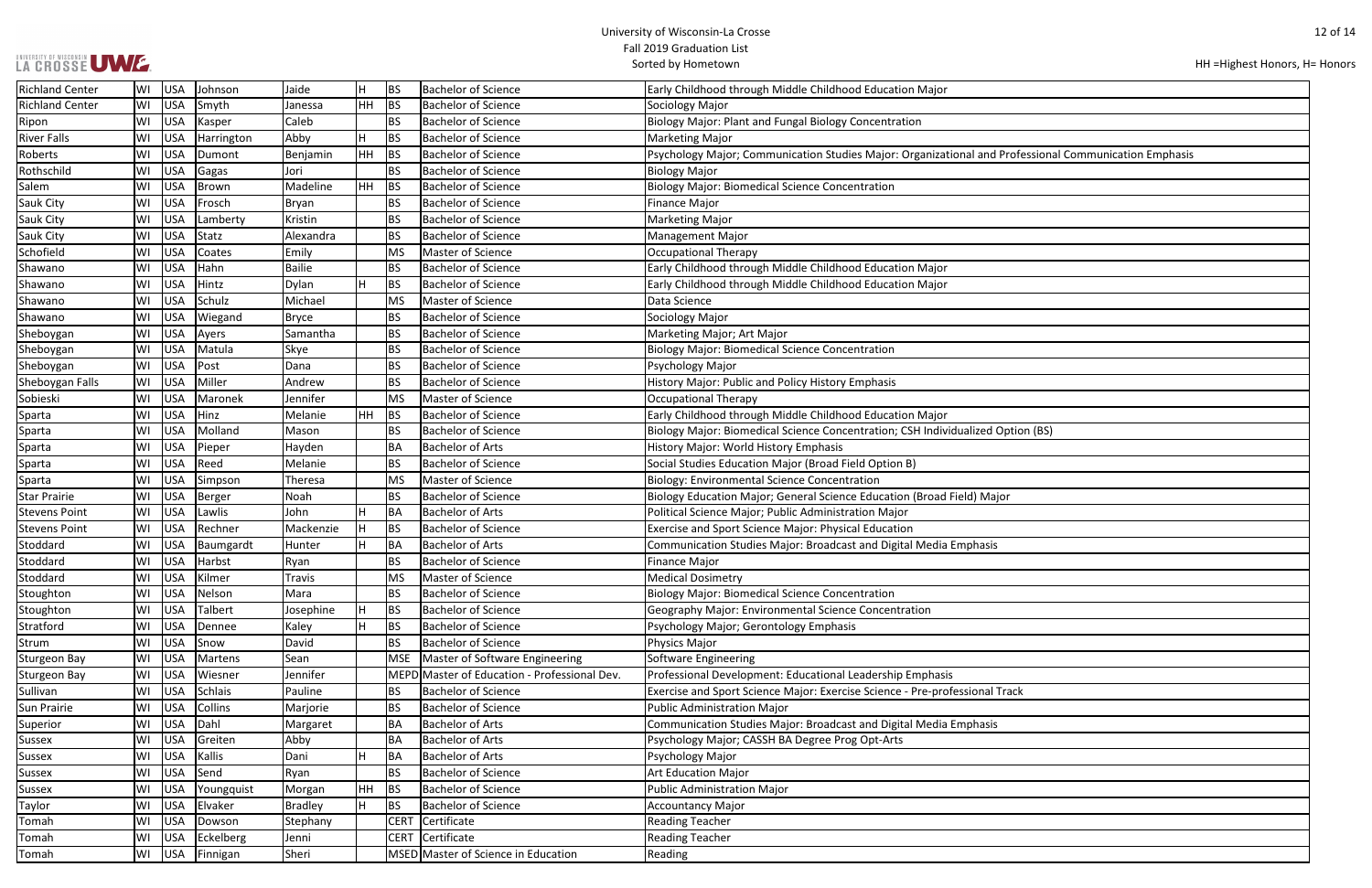| LA CROSSE UWE. |  |
|----------------|--|
|                |  |

| HH = Highest Honors, H = Honors |  |  |
|---------------------------------|--|--|
|---------------------------------|--|--|

| າ (BS)                              |
|-------------------------------------|
|                                     |
|                                     |
|                                     |
|                                     |
|                                     |
|                                     |
|                                     |
|                                     |
|                                     |
|                                     |
|                                     |
| al Science Concentration            |
|                                     |
|                                     |
|                                     |
|                                     |
|                                     |
|                                     |
|                                     |
| nication Emphasis                   |
| otion (BS)                          |
|                                     |
| ack; CSH Individualized Option (BS) |
|                                     |
|                                     |
|                                     |
|                                     |
|                                     |
| otion (BS)                          |
| nication Emphasis                   |
|                                     |
|                                     |

| Tomah              | WI | <b>USA</b> | Fitzmaurice   | Caleb       |     | <b>BS</b>   | <b>Bachelor of Science</b>                   | Biology Major; CSH Individualized Option (BS)                                                               |
|--------------------|----|------------|---------------|-------------|-----|-------------|----------------------------------------------|-------------------------------------------------------------------------------------------------------------|
| Tomah              | WI | <b>USA</b> | Forbes        | Lindsey     |     | <b>CERT</b> | Certificate                                  | <b>Reading Teacher</b>                                                                                      |
| Tomah              | WI | <b>USA</b> | Hemmersbach   | Mallory     | Iн  | <b>BS</b>   | <b>Bachelor of Science</b>                   | <b>Management Major</b>                                                                                     |
| Tomah              | WI | <b>USA</b> | Kyser         | Alexander   |     | <b>BS</b>   | <b>Bachelor of Science</b>                   | Computer Science Major; CSH Individualized Option (BS)                                                      |
| Tomah              | WI | <b>USA</b> | Schoos        | Rebekah     | Iн  | BA          | <b>Bachelor of Arts</b>                      | English Major: Literature Emphasis                                                                          |
| Tomahawk           | WI | <b>USA</b> | <b>Tracey</b> | Brianna     |     | <b>BS</b>   | <b>Bachelor of Science</b>                   | Psychology Major; Women's Studies Major                                                                     |
| Trempealeau        | WI | <b>USA</b> | Gardner       | Emily       |     | BS          | <b>Bachelor of Science</b>                   | Sociology Major                                                                                             |
| Trempealeau        | WI | <b>USA</b> | Kohnle        | Samantha    |     | <b>BS</b>   | <b>Bachelor of Science</b>                   | Physics Major; CSH Individualized Option (BS)                                                               |
| Trempealeau        | WI | <b>USA</b> | Schuth        | Catherine   |     | <b>BS</b>   | <b>Bachelor of Science</b>                   | <b>Mathematics Major</b>                                                                                    |
| <b>Twin Lakes</b>  | WI | <b>USA</b> | Kessel        | Shannon     |     | <b>BS</b>   | <b>Bachelor of Science</b>                   | Psychology Major; CASSH Program Option                                                                      |
| <b>Twin Lakes</b>  | WI | <b>USA</b> | White         | Justin      |     | <b>BS</b>   | <b>Bachelor of Science</b>                   | Physics Major: Business Concentration                                                                       |
| <b>Union Grove</b> | WI | <b>USA</b> | DeBrabander   | Jessica     |     | <b>BS</b>   | <b>Bachelor of Science</b>                   | <b>Marketing Major</b>                                                                                      |
| Unity              | WI | <b>USA</b> | Weiler        | Nicholas    | HH  | BS          | <b>Bachelor of Science</b>                   | Biochemistry Major with ASBMB Certification; CSH Individualized Option (BS)                                 |
| Verona             | WI | <b>USA</b> | Buschman      | Katelyn     | Iн  | <b>BS</b>   | <b>Bachelor of Science</b>                   | Therapeutic Recreation Major; Pre-Physical Therapy Track                                                    |
| Verona             | WI | <b>USA</b> | Crandell      | <b>Brad</b> |     |             | MEPD Master of Education - Professional Dev. | Professional Development: Educational Leadership Emphasis                                                   |
| Verona             | WI | <b>USA</b> | Linden        | Collin      |     | BS          | <b>Bachelor of Science</b>                   | <b>Economics Major</b>                                                                                      |
| Verona             | WI | <b>USA</b> | McClure       | Casey       | H   | BS          | <b>Bachelor of Science</b>                   | <b>Finance Major</b>                                                                                        |
| Verona             | WI | <b>USA</b> | Milbrath      | Megan       |     | <b>BS</b>   | <b>Bachelor of Science</b>                   | Philosophy Major                                                                                            |
| Verona             | WI | <b>USA</b> | Russell       | Bethany     | H   | BS          | <b>Bachelor of Science</b>                   | Accountancy Major; Finance Major                                                                            |
| Verona             | WI | <b>USA</b> | Wendler       | Randolph    |     | <b>BS</b>   | <b>Bachelor of Science</b>                   | <b>Accountancy Major</b>                                                                                    |
| Verona             | WI | <b>USA</b> | Zobel         | Mark        | HH  | BA          | <b>Bachelor of Arts</b>                      | Sociology Major                                                                                             |
| Viroqua            | WI | <b>USA</b> | Henry         | Tyler       |     | <b>BS</b>   | <b>Bachelor of Science</b>                   | <b>Management Major</b>                                                                                     |
| Viroqua            | WI | <b>USA</b> | Schipper      | James       |     | <b>BS</b>   | <b>Bachelor of Science</b>                   | Recreation Management Major: Generalist Emphasis                                                            |
| Warrens            | WI | <b>USA</b> | Olson         | Jenna       |     |             | MSED Master of Science in Education          | Reading                                                                                                     |
| Waterford          | WI | <b>USA</b> | Biermann      | Rachel      | HH  | <b>BS</b>   | <b>Bachelor of Science</b>                   | Middle Childhood through Early Adolescence Education Major                                                  |
| Waterford          | WI | <b>USA</b> | Kempken       | Tori        |     | <b>BS</b>   | <b>Bachelor of Science</b>                   | <b>Marketing Major</b>                                                                                      |
| Waterford          | WI | USA        | Soeder        | Harold      | H   | BS          | <b>Bachelor of Science</b>                   | Biochemistry Major with ASBMB Certification; Biology Major: Biomedical Science Concentration                |
| Waterford          | WI | <b>USA</b> | Van Buren     | Ashley      |     | <b>BS</b>   | <b>Bachelor of Science</b>                   | Psychology Major                                                                                            |
| Waterloo           | WI | <b>USA</b> | Hanson        | Danaka      |     | <b>BS</b>   | <b>Bachelor of Science</b>                   | Psychology Major                                                                                            |
| Watertown          | WI | <b>USA</b> | Mueller       | Elena       | н   | BS          | <b>Bachelor of Science</b>                   | Early Childhood through Middle Childhood Education Major                                                    |
| Watertown          | WI | <b>USA</b> | Schmidt       | Kameron     | HH  | <b>BS</b>   | <b>Bachelor of Science</b>                   | <b>Marketing Major</b>                                                                                      |
| Watertown          | WI | <b>USA</b> | Strauss       | Caitlyn     | HH. | BS          | <b>Bachelor of Science</b>                   | <b>Biology Major: Biomedical Science Concentration</b>                                                      |
| Waukesha           | WI | <b>USA</b> | Dutelle       | Brynn       | H   | BS          | <b>Bachelor of Science</b>                   | Music Major: Choral Emphasis; Music Major: General Emphasis                                                 |
| Waukesha           | WI | <b>USA</b> | Schmidt       | Ami Leigh   | HH  | BS          | <b>Bachelor of Science</b>                   | Biology Major; Spanish Major                                                                                |
| Waukesha           | WI | <b>USA</b> | Sjogren       | Niko        |     | <b>BA</b>   | <b>Bachelor of Arts</b>                      | Communication Studies Major: Organizational and Professional Communication Emphasis                         |
| Waukesha           | WI | <b>USA</b> | Sorensen      | Nicholas    |     | <b>BS</b>   | <b>Bachelor of Science</b>                   | Biology Major: Biomedical Science Concentration; CSH Individualized Option (BS)                             |
| Waunakee           | WI | <b>USA</b> | Fricke        | Leah        | H   | BS          | <b>Bachelor of Science</b>                   | <b>Therapeutic Recreation Major</b>                                                                         |
| Waunakee           | WI | <b>USA</b> | Semler        | Danielle    | H   | <b>BS</b>   | <b>Bachelor of Science</b>                   | <b>Accountancy Major</b>                                                                                    |
| Waunakee           | WI | <b>USA</b> | Treadwell     | Brandon     | HH  | BS          | <b>Bachelor of Science</b>                   | Exercise and Sport Science Major: Exercise Science - Pre-professional Track; CSH Individualized Option (BS) |
| Waupaca            | WI | <b>USA</b> | Akey          | Karissa     |     | <b>BS</b>   | <b>Bachelor of Science</b>                   | <b>Management Major</b>                                                                                     |
| Waupaca            | WI | <b>USA</b> | Milanowski    | Nathan      |     | <b>MS</b>   | Master of Science                            | Biology: Cellular and Molecular Biology Concentration                                                       |
| Waupun             | WI | <b>USA</b> | Verheyen      | Bryce       | HH  | BS          | <b>Bachelor of Science</b>                   | <b>Exercise and Sport Science Major: Physical Education</b>                                                 |
| Wausau             | WI | <b>USA</b> | Baine         | Curtis      |     | <b>BS</b>   | <b>Bachelor of Science</b>                   | Sociology Major; CASSH Program Option                                                                       |
| Wausau             | WI | <b>USA</b> | Janke         | <b>Nick</b> |     | <b>BA</b>   | <b>Bachelor of Arts</b>                      | English Major: Writing and Rhetoric Studies Emphasis                                                        |
| Wausau             | WI | <b>USA</b> | Soukup        | Connor      |     | <b>BS</b>   | <b>Bachelor of Science</b>                   | Biology Major: Biomedical Science Concentration; CSH Individualized Option (BS)                             |
| Wausau             | WI | <b>USA</b> | Watson        | Joshua      |     | BA          | <b>Bachelor of Arts</b>                      | Communication Studies Major: Organizational and Professional Communication Emphasis                         |
| Wautoma            | WI | <b>USA</b> | Brzezinski    | Karlie      |     | <b>BS</b>   | <b>Bachelor of Science</b>                   | Finance Major; Economics Major                                                                              |
| Wauwatosa          | WI | <b>USA</b> | Morzinski     | Christian   |     | <b>BS</b>   | <b>Bachelor of Science</b>                   | <b>Biology Major: Biomedical Science Concentration</b>                                                      |
|                    |    |            |               |             |     |             |                                              |                                                                                                             |